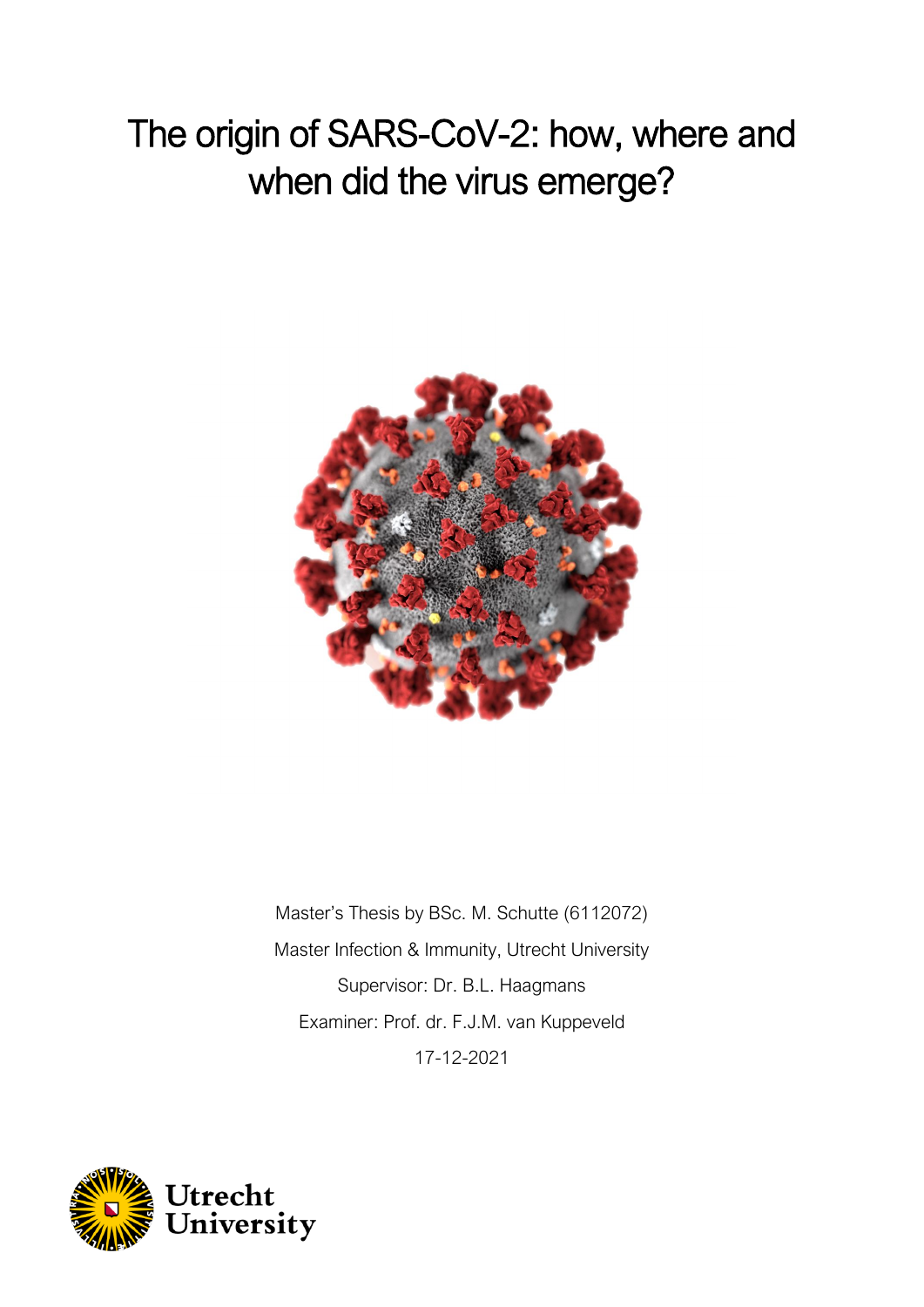#### LAYMEN'S SUMMARY

The ongoing pandemic of COVID-19 has been holding the whole world in its grip for almost two years. Soon after the initial reports of an unknown lung disease, the cause was identified to be a novel coronavirus called SARS-CoV-2. The pandemic has influenced billions of lives, causing millions of deaths worldwide and the numbers are still rising. In order to prevent a virus outbreak with such global impact in the future, it is crucial to gain more knowledge about how viruses emerge in the human population. If the factors that influence the introduction of novel viruses to humans are known, we might be able to stop the emergence of novel viruses by intervening with these factors. The aim of this paper is to increase the understanding of the origin of SARS-CoV-2 by providing a thorough, unbiased review of the current literature on this topic. Three aspects of the virus' origin are discussed: how, where and when this virus was introduced in the human population. Two main routes of emergence of the virus are currently being considered: through nature or in a laboratory. Previous coronavirus outbreaks in human history have been linked to animal-to-human transmission and hence have a natural origin, with bats being the most prevalent animal source. While related viruses have been found in nature, no animal source has yet been identified for SARS-CoV-2. Moreover, the unique features that are seen in the SARS-CoV-2 genome urge scientists to reconsider a laboratory origin of the virus. Several laboratories across the world have been working on coronaviruses for decades and state-of-the-art experimental techniques allow researchers to create viruses without leaving any traces of it being unnatural. Regarding the initial location and timing of the virus' emergence, the consensus is that the pandemic began in Wuhan, China in December 2019. Outside of China, however, investigations from Europe and America have reported the prevalence of the virus before that period. These reports raise the question whether SARS-CoV-2 could have originated outside of China before December 2019. Overall, it is clear that the origins of SARS-CoV-2 remain a point of discussion. The literature overview and in-depth discussion presented here forms a basis for further research into the origin of SARS-CoV-2. With this study, we hope to contribute to increasing the preparedness for future virus outbreaks to prevent our lives from ever being locked-down again.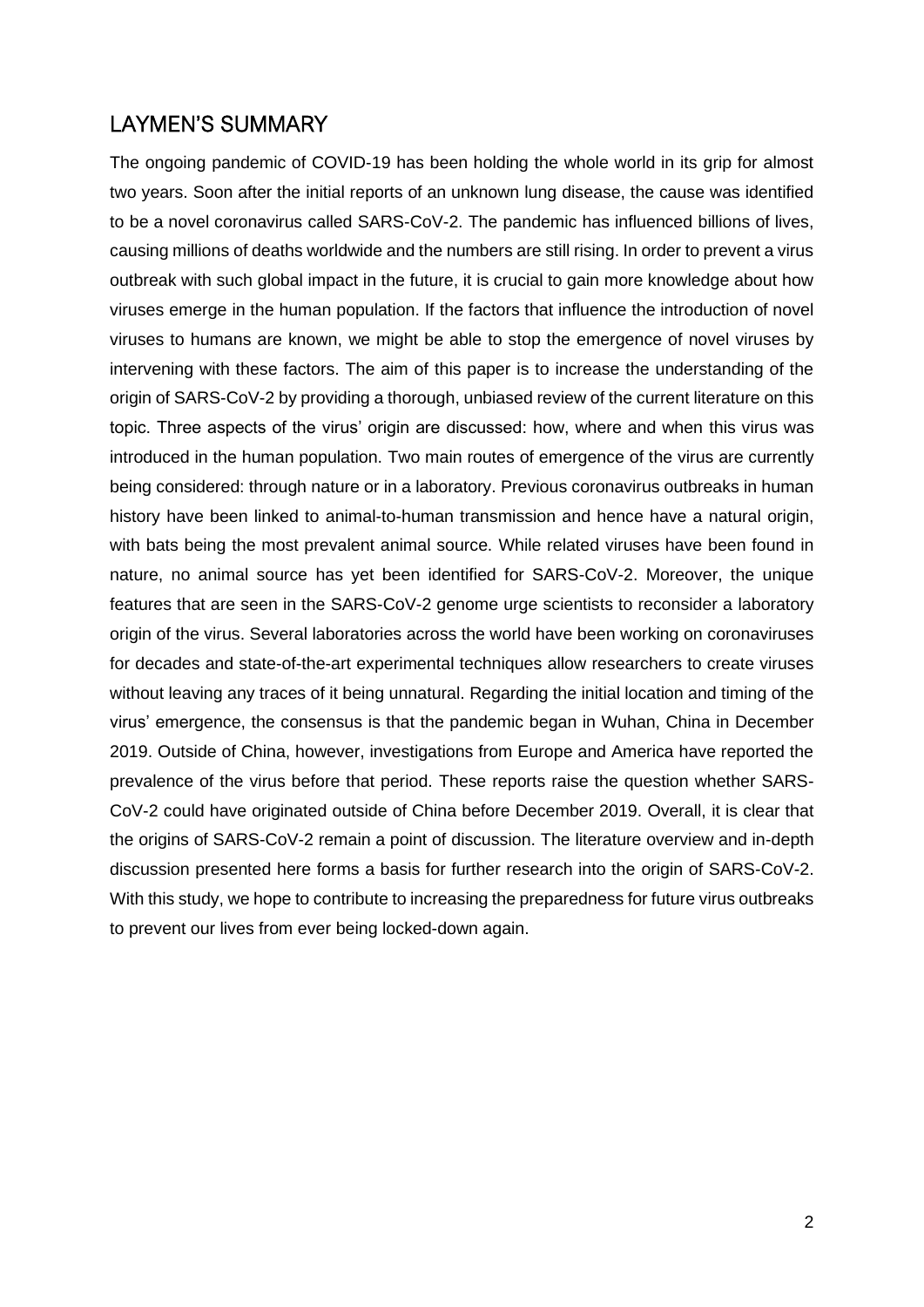# ABSTRACT

Since the first reports of a novel pneumonia in Wuhan, China in December 2019, the coronavirus disease (COVID-19), caused by SARS-CoV-2, has become a pandemic, affecting millions of lives worldwide. Despite efforts of researchers across the globe, the origin of SARS-CoV-2 remains undetermined and there is a need for clarification on the emergence of the virus in the human population. A central aspect in this discussion is the origin of two unique genomic features of the novel virus: the receptor binding domain (RBD) of the spike protein and a polybasic insertion giving rise to a furin cleavage site. The purpose of this review is to enhance the understanding of SARS-CoV-2's emergence through an extensive literature review. In this paper, the current literature on the virus' origin is critically and objectively reviewed in order to guide future research regarding the virus' initial route of introduction, location, and timing. The information presented here can be used as a basis for further research. Future work should include sampling a wide variety of animal species across a broad geographical region. Additionally, transparency and cooperation from laboratories across the world is required. In essence, there is a need for an open and unbiased discussion amongst scientists regarding the possibilities of a natural as well as a laboratory origin of the virus. This might bring us closer to identifying the true origin of SARS-CoV-2 and create insights that will allow better preparedness for future outbreaks.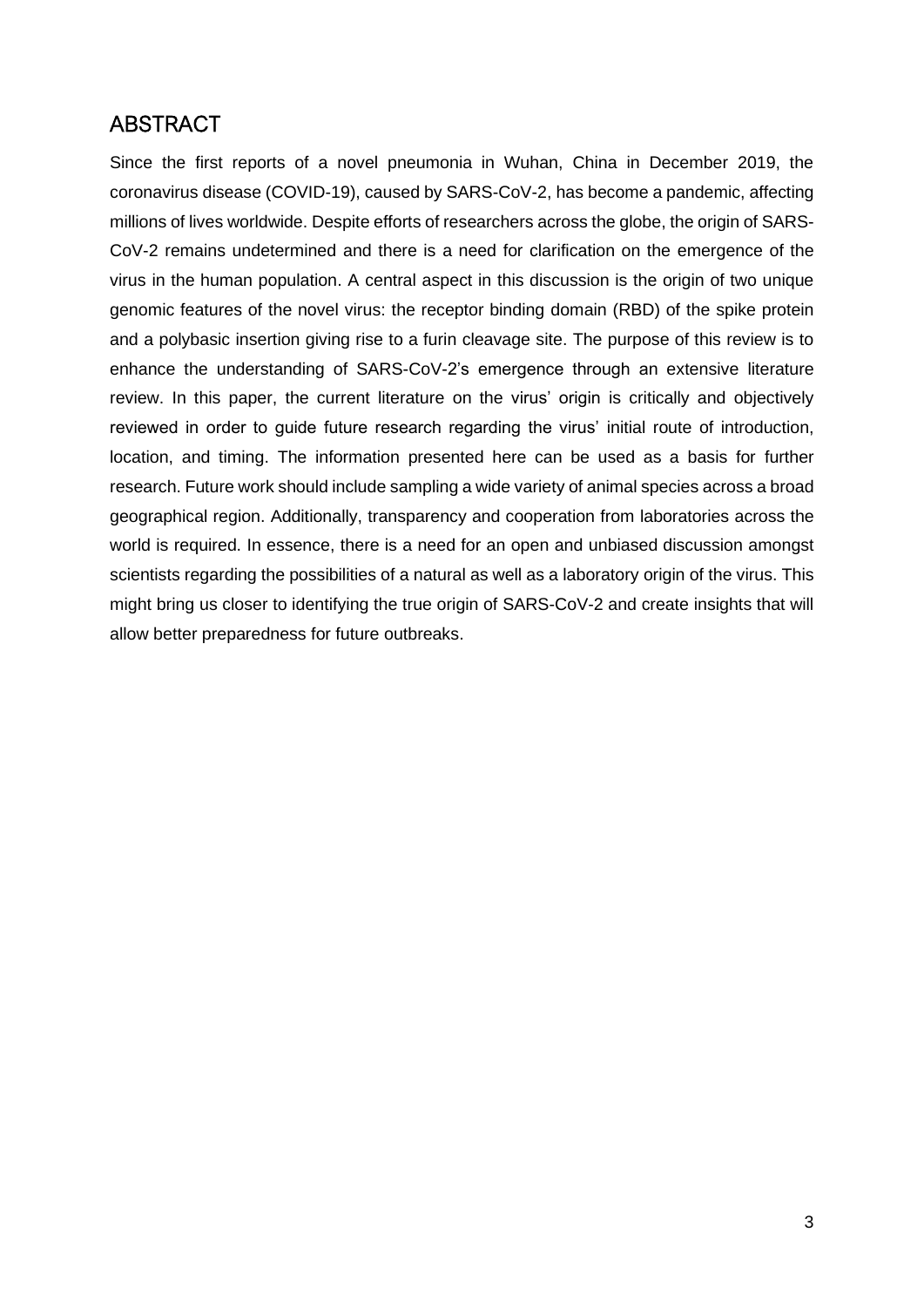#### **INTRODUCTION**

The rapid spread of a novel virus causing respiratory illness across the globe has raised major global health concerns. Since the first cases of a novel type of pneumonia that were reported in Wuhan, China in December 2019 (1,2), the virus has caused 269 million cases and 5.3 million deaths worldwide as of December 12, 2021 [\(https://www.who.int/emergencies/diseases/novel-coronavirus-2019/situation-reports\)](https://www.who.int/emergencies/diseases/novel-coronavirus-2019/situation-reports). The causative agent for this pandemic was identified as SARS-CoV-2, responsible for the coronavirus disease (COVID-19) (1,2). SARS-CoV-2 is a SARS-like coronavirus belonging to the Sarbecovirus subgenus of the *Betacoronaviridae* (3), which also contains SARS-CoV, the virus that caused an epidemic in 2002-2004 (4). Both viruses use angiotensin-converting enzyme 2 (ACE2), which is expressed in a variety of human tissues (5), as an entry receptor through binding with the receptor binding domain (RBD) of the transmembrane spike protein (2,6). Despite belonging to the same subgenus, SARS-CoV and SARS-CoV-2 share only 79% sequence identity (3). Phylogenetic analysis showed that the novel virus was most closely related to a coronavirus isolated from bats (*Rhinopholus affinis*) (2). This bat coronavirus, called RaTG13, showed 96.2% sequence identity with SARS-CoV-2. Although the overall sequence is similar, SARS-CoV-2 contains a few characterizing genomic features that are not shared with RaTG13. The first is the RBD, which is crucial for interaction with a host cell. The RBD of SARS-CoV-2 differs significantly from the RBD of RaTG13 (7), suggesting a large evolutionary distance between these viruses. The second unique feature of the SARS-CoV-2 genome is a polybasic insertion in the spike protein, creating a furin cleavage site (8). A furin cleavage site is also important in infection, facilitating cell entry, and may alter virus tropism (9). This insertion is not only absent in RaTG13, but also in the whole genus of betacoronaviruses, while they have been observed in more distinct human coronaviruses such as MERS-CoV and HKU1 (10,11). These unique features of SARS-CoV-2 have raised a discussion about the virus' origin, in which two main theories can be distinguished: a natural or laboratory origin [\(Figure 1\)](#page-4-0). The broad diversity of coronaviruses in bats (12), their predisposition for recombination (13,14) and crossing species barriers (15) have led many scientists to believe that SARS-CoV-2 arose through a zoonotic jump, possibly with an intermediate host [\(Figure 1,](#page-4-0) 'zoonosis' and 'direct zoonosis') (16,17). Opposingly, a laboratory origin of the virus can be argued, since state-of-the-art laboratory techniques such as genetic engineering or serial passaging are theoretically able to have given rise to the unique genomic features of SARS-CoV-2 [\(Figure 1,](#page-4-0) 'escape or infection') (18). The virus could also have been isolated from nature, followed by escape of the wild-type virus from the laboratory [\(Figure 1,](#page-4-0) 'escape or infection'). In addition to the discussion on how the virus entered the human population, recent reports of early virus circulation outside of China have raised doubts about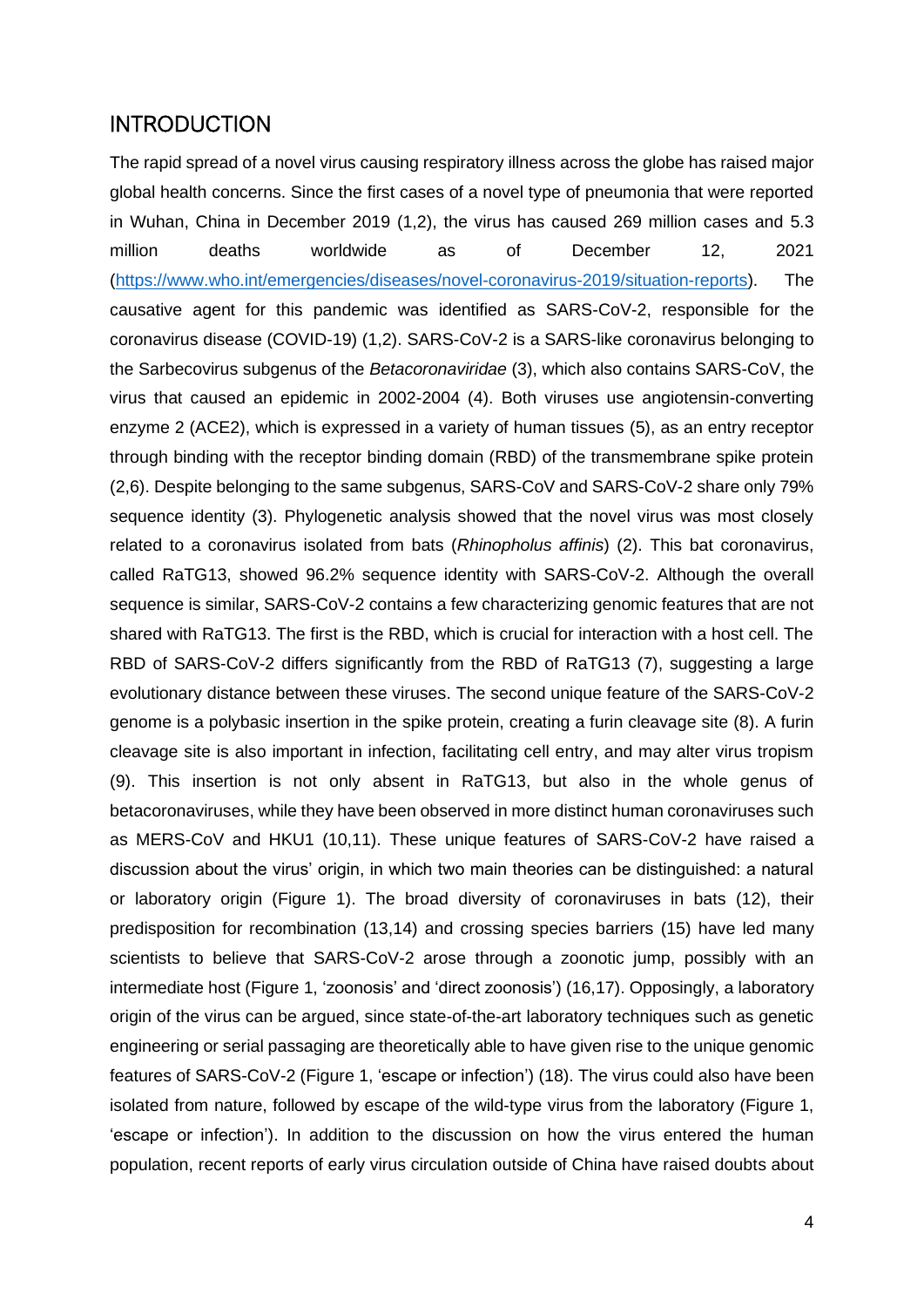the initial location and timing of the virus' emergence (19–28). Despite the efforts of many researchers in the field to prove the virus' origin, the debate continues to be inconclusive, and there remains a need for clarification on the origin of the virus that is causing the ongoing pandemic. This fundamental issue is worthwhile to investigate since it can aid in the containment of the current pandemic and increased preparedness for future outbreaks.

Here, the current literature on the origin of SARS-CoV-2 is critically and objectively reviewed, providing a basis for future research. The emergence of this novel coronavirus regarding its route of introduction as well as location and timing are discussed.



<span id="page-4-0"></span>**Figure 1: Potential routes of introduction of SARS-CoV-2 in the human population.** A natural zoonotic jump directly from bats or through an intermediate host to humans, possibly involving recombination, is one plausible scenario (routes indicated in pink). Alternatively, virus sampling from wild bats could have resulted in human infection either directly from the sampled virus or after laboratory experiments such as genetic engineering or serial passage (indicated in blue). In the laboratory, the virus could have infected staff members, or it could have escaped the laboratory.

### HOW DID SARS-COV-2 EMERGE IN THE HUMAN POPULATION?

The initial route of transmission of SARS-CoV-2 to humans fuels an ongoing discussion in which two main theories can be distinguished: a natural, zoonotic origin and a laboratory leak. [Figure 1](#page-4-0) depicts all potential routes of introduction that will be discussed in this section. Two large organizations, the World Health Organization (WHO) and the US Intelligence Community (IC), have each conducted an extensive study aiming to determine which theory on the virus' origin might be true (29,30). While the WHO published an extensive report including the methods, data and findings of their study, the IC only released a summary of their findings to the public. The WHO asserted that while related viruses have been found in bats and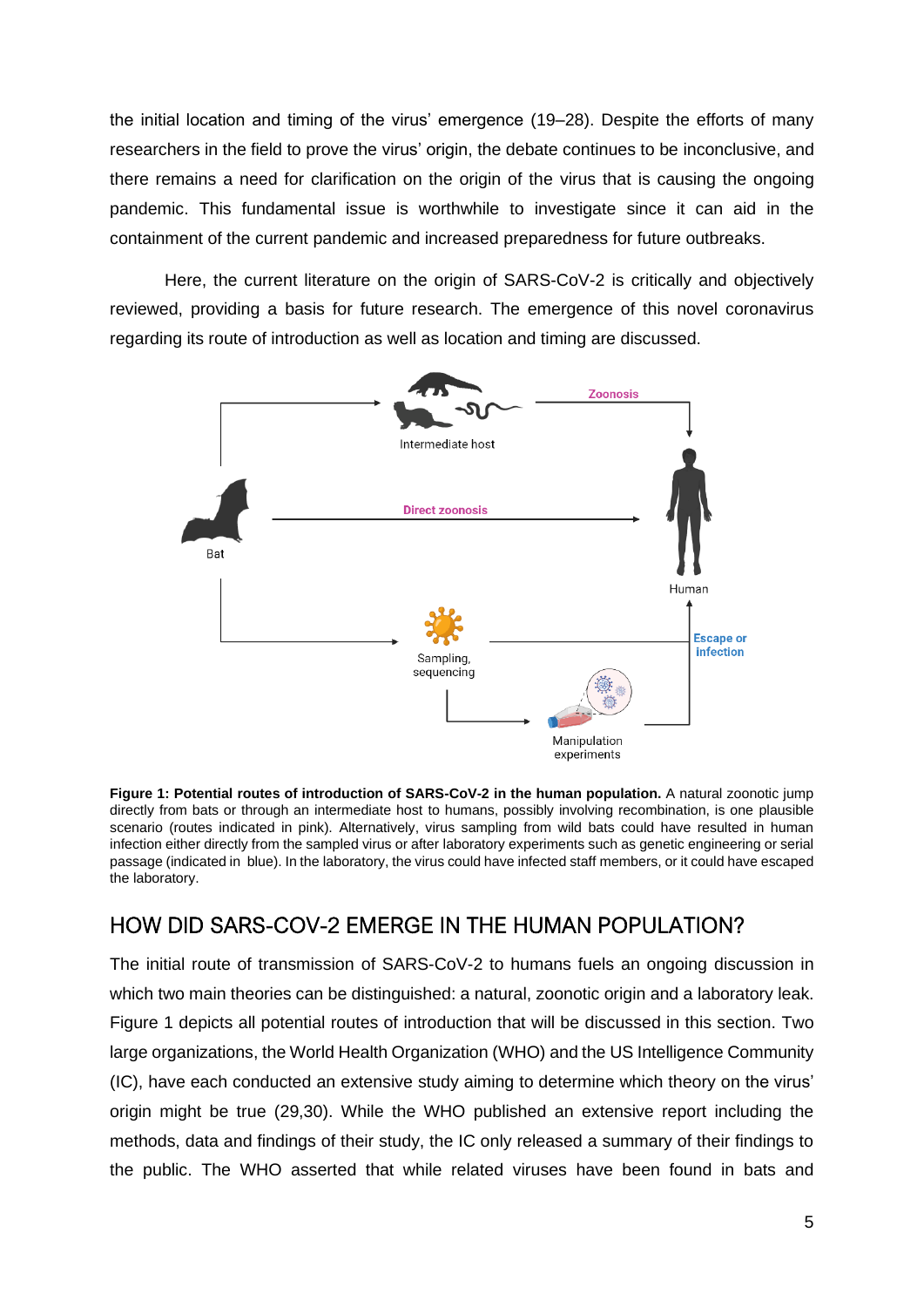pangolins, no virus identified thus far is similar enough to SARS-CoV-2 to be its direct progenitor (29). However, likewise, there is currently no substantial evidence supporting the opposing laboratory theory. In the end, the WHO assessed a natural emergence of SARS-CoV-2 through an intermediate host to be the most likely scenario; a laboratory incident was considered to be an extremely unlikely cause. The IC, on the other hand, does not seem as certain as the WHO; they described that the IC remains divided on the most likely pathway of emergence of SARS-CoV-2 (30). The IC stated that both hypotheses are plausible and new information is required to allow the determination of the virus' true origin. This statement is reiterated in the IC's updated assessment that was published a few months later (31). Overall, it is clear that the origin of the ongoing pandemic in terms of its route of emergence remains to be elucidated. As mentioned in the introduction, the central aspects in this discussion are the two unique genomic characteristics of SARS-CoV-2, being the furin cleavage site and the RBD, as well as the large evolutionary gap between its closest found relatives. In this section, both theories will be objectively discussed with regard to the aforementioned aspects.

#### Zoonotic jump

Given that all prior coronavirus introductions into the human population have had zoonotic origins (32), a zoonotic origin should be considered for SARS-CoV-2 as well. Of particular interest are bats, since they are a known reservoir for a wide range of viruses, including coronaviruses (33). The most recent coronavirus outbreaks in humans before the pandemic of December 2019 were caused by SARS-CoV in 2002 and MERS-CoV in 2012 and both viruses are known to have originated from bats (4,32–34). Spill-overs of bat coronaviruses to humans often occur through an intermediate host, as seen with SARS-CoV that first spilled from bats to civets (35) and MERS-CoV that first infected dromedary camels before jumping to humans (32,36). All this leads to the question whether SARS-CoV-2 could also have originated from bats and whether an intermediate host species was involved [\(Figure 1,](#page-4-0) 'zoonosis' and 'direct zoonosis').

Indeed, SARS-CoV-2-related coronaviruses have been found in bats. The first sequence analysis of SARS-CoV-2 showed that the virus shares as much as 96% sequence identity with the coronavirus RaTG13 from *Rhinolophus affinis* bats (2), which is the closest known relative to the novel coronavirus. While this similarity implies that bats are involved in the emergence of the novel coronavirus, the 4% genetic difference suggests a missing link. Subsequent sequence analysis studies identified two additional bat coronaviruses closely related to SARS-CoV-2. First, Zhou *et. al.* found that the bat coronavirus RmYN02 from *Rhinolophus malayanus* shares 93.3% sequence identity with SARS-CoV-2 (37). Remarkably, like SARS-CoV-2, RmYN02 contains an insertion at the S1/S2 junction site of the spike protein, providing another genomic link between SARS-CoV-2 and a bat coronavirus. The same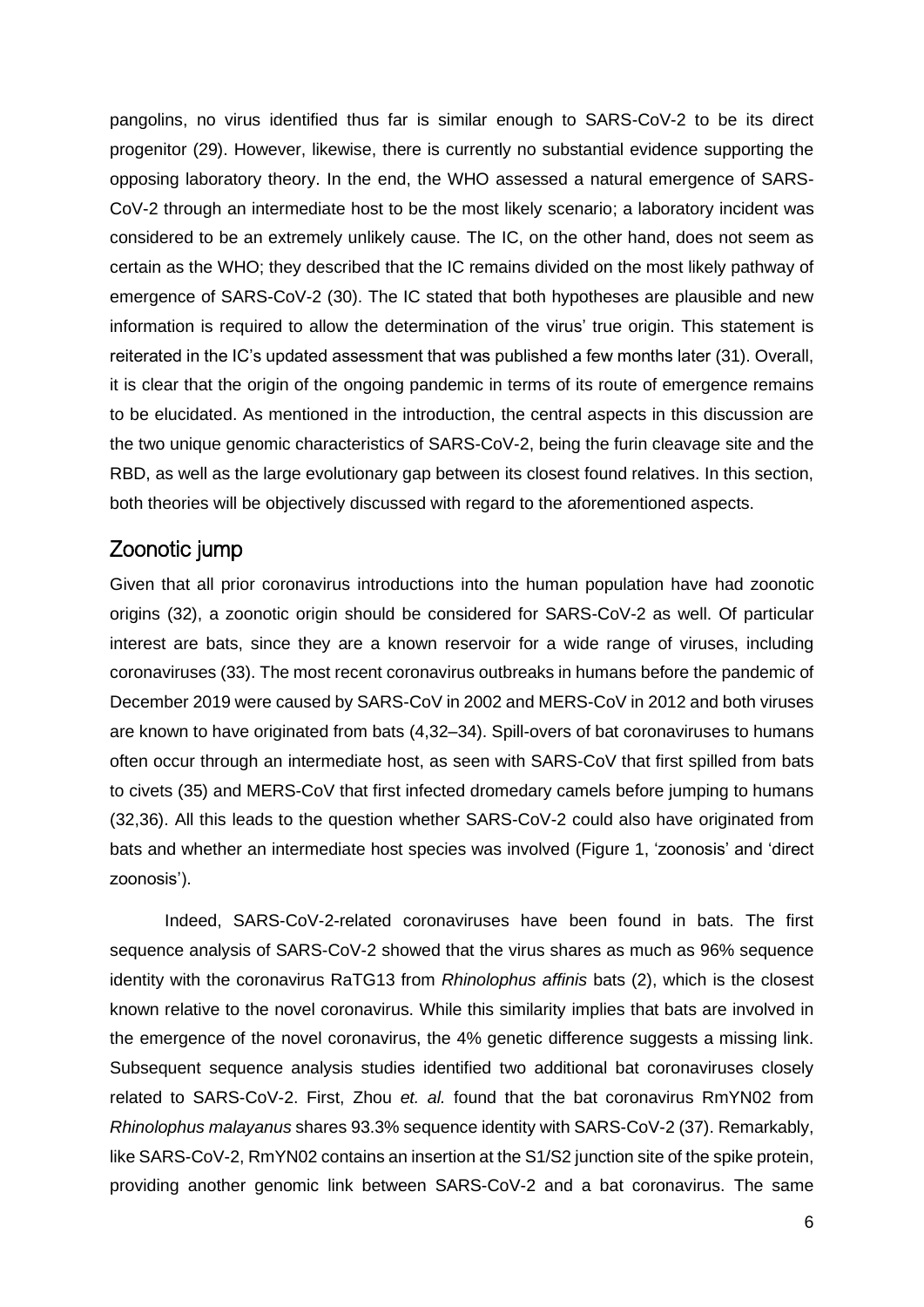research group more recently identified several additional SARS-CoV-2-related viruses in bats sampled from the Yunnan province in China (14). From these viruses, RpYN06 from *Rhinolophus pusillus* was identified as the closest relative to SARS-CoV-2 after RaTG13, with 94.48% sequence identity. However, a common feature of all these SARS-CoV-2-related bat coronaviruses is their distinctively different RBD compared to SARS-CoV-2 (2,14,37). Notably, the three viruses discussed above all originate from different species of *Rhinolophus* bats. This triggered further research into coronaviruses circulating in *Rhinolophus* bat species. Two additional viruses, STT182 and STT200, from another *Rhinolophus* species known as *R. shameli* in Cambodia were recently reported to share 92.6% sequence identity with SARS-CoV-2 (38). Interestingly, these novel bat coronaviruses also share five out of six key RBD residues with SARS-CoV-2, which had not been observed before in bat coronaviruses. More recently, even more distinctive bat coronaviruses have been identified with highly similar RBDs to that of SARS-CoV-2 (39). These viruses, called BANAL-52 and BANAL-103 were isolated from *R. malayanus* and *R. pusillus*, respectively, in northern Laos, providing further evidence for circulation of SARS-CoV-2-like viruses in different bat species across Southeast Asia. All in all, these phylogenetic studies demonstrate that bats from Southeast Asia host a large variety of SARS-CoV-2-related viruses.

Despite the similarities between bat coronaviruses and SARS-CoV-2, the 4% genomic difference between the two could suggest that there might be an intermediate host that harbours a virus that is even more closely related. As mentioned before, the previous human coronavirus outbreaks of SARS-CoV and MERS-CoV also originated through bats via intermediate host species (35,36). However, since SARS-CoV-2 shares only 79% or 50% sequence identity with SARS-CoV or MERS-CoV (3), respectively, it seems unlikely that the novel coronavirus shares its intermediate host with these older viruses. An indication that SARS-CoV-2 might have an intermediate host is presented by Zhou *et. al.*, who show that SARS-CoV-2 can use human, Chinese horseshoe bat (*Rhinolophus*), civet and pig ACE2 proteins as entry receptor (2). These findings triggered more research into the potential intermediate hosts of SARS-CoV-2.

Current literature might point to Malayan pangolins as the intermediate host for SARS-CoV-2. In October 2019, just prior to the COVID-19 outbreak, Liu *et. al.* discovered SARS-like coronaviruses in samples from two dead Malayan Pangolins (*Manis javanica*) (40). This discovery led Zhang *et. al.* to dive into the possible relationship between a novel pangolin coronavirus (Pangolin-CoV) and SARS-CoV-2, and they found 91.02% sequence identity between the two (41,42). Moreover, Pangolin-CoV is 90.55% identical to RaTG13, the closest bat coronavirus relative to SARS-CoV-2. Despite the lower overall sequence identity, the RBD of Pangolin-CoV much more closely resembles that of SARS-CoV-2 than RaTG13, with five of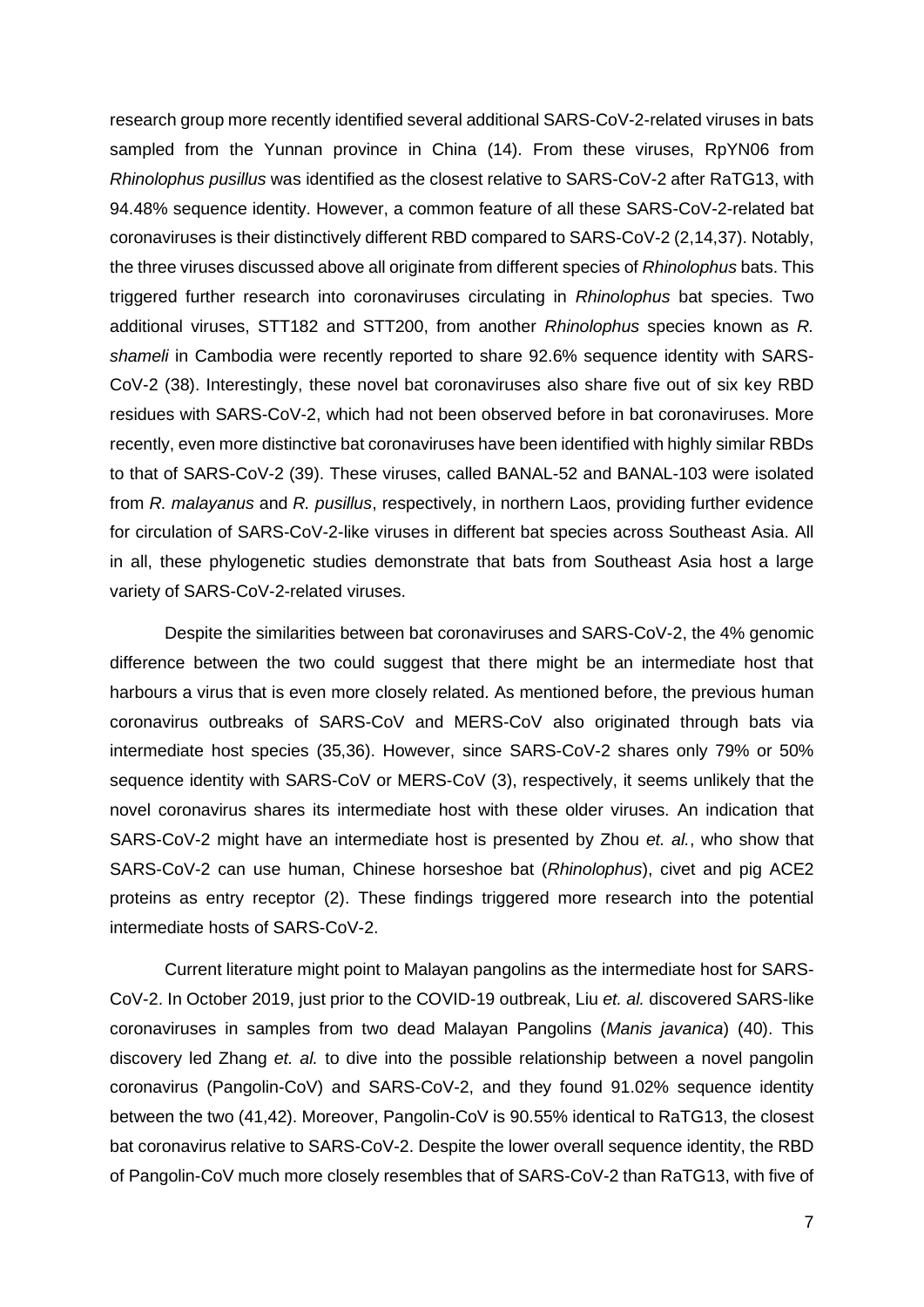the six key residues being consistent. Only a single amino acid change in the RBD is observed between Pangolin-CoV and SARS-CoV-2, indicating that the two viruses share the same ACE2 receptor (43). An argument against pangolins as the intermediate host is that pangolins are infrequently in contact with humans or bats, making it unlikely for Pangolin-CoV to be the direct ancestor of SARS-CoV-2 (29). Nonetheless, pangolins seem to be a natural host of SARS-like coronaviruses (43). Altogether, these data demonstrate that Pangolin-CoV is genetically related to both SARS-CoV-2 and RaTG13, making the pangolin a potential intermediate host for SARS-CoV-2.

Other animals, in addition to pangolins, have been suggested to be potential intermediate hosts for SARS-CoV-2. Mink, ferrets, snakes, and turtles are some of the other wildlife that have been considered (16). Mink farms in the Netherlands have reported SARS-CoV-2 virus outbreaks among their animals (44). Infected minks have also been demonstrated to transmit the virus to humans. Despite the fact that ferrets are highly susceptible to SARS-CoV-2, the virus does not effectively exploit ferret ACE2 (45). Based on assumptions about the interaction between the RBD and the host ACE2, snakes and turtles, which can be found on wildlife markets, have been suggested as potential intermediate hosts (17). However, this allegation has been refuted for both animal species, since almost half of the key residues of the ACE2 from these animals has been abolished (46), making the prediction unreliable. Moreover, domestic animals such as dogs and cats should not be disregarded as candidate hosts, due to their close contacts with humans. Especially cats have shown high susceptibility to SARS-CoV-2, while dogs are only moderately susceptible (47). For a comprehensive overview of the potential intermediate hosts for SARS-CoV-2, the reader is referred to table 1 of the paper by Zhao *et. al.* (16). All in all, the true intermediate host for SARS-CoV-2 remains unidentified.

Having touched upon the potential animal sources of SARS-CoV-2, the question remains how the unique genomic features of the virus could have arisen naturally. Regarding the RBD, this feature consists of six key residues for ACE2 binding of which one is shared by RaTG13 and five are shared by Pangolin-CoV. SARS-CoV-2 binds with high affinity to ACE2 of humas but also of various species such as bats, ferrets, cats and monkeys (7). Andersen *et. al*. argued that the high affinity binding to human ACE2 is likely the result of natural selection (48). They stated that while the RBD binds human ACE2 with high affinity, the binding is not the most optimal and this unique solution could not have been predicted or manufactured. The very recent discovery of bat coronaviruses that contain a similar RBD as SARS-CoV-2 (38,39) have led to the idea that SARS-CoV-2 could have emerged through recombination of bat coronaviruses. Evidence for recombination in SARS-like bat coronaviruses has already been presented as early as 2007, following the SARS pandemic, through the identification of a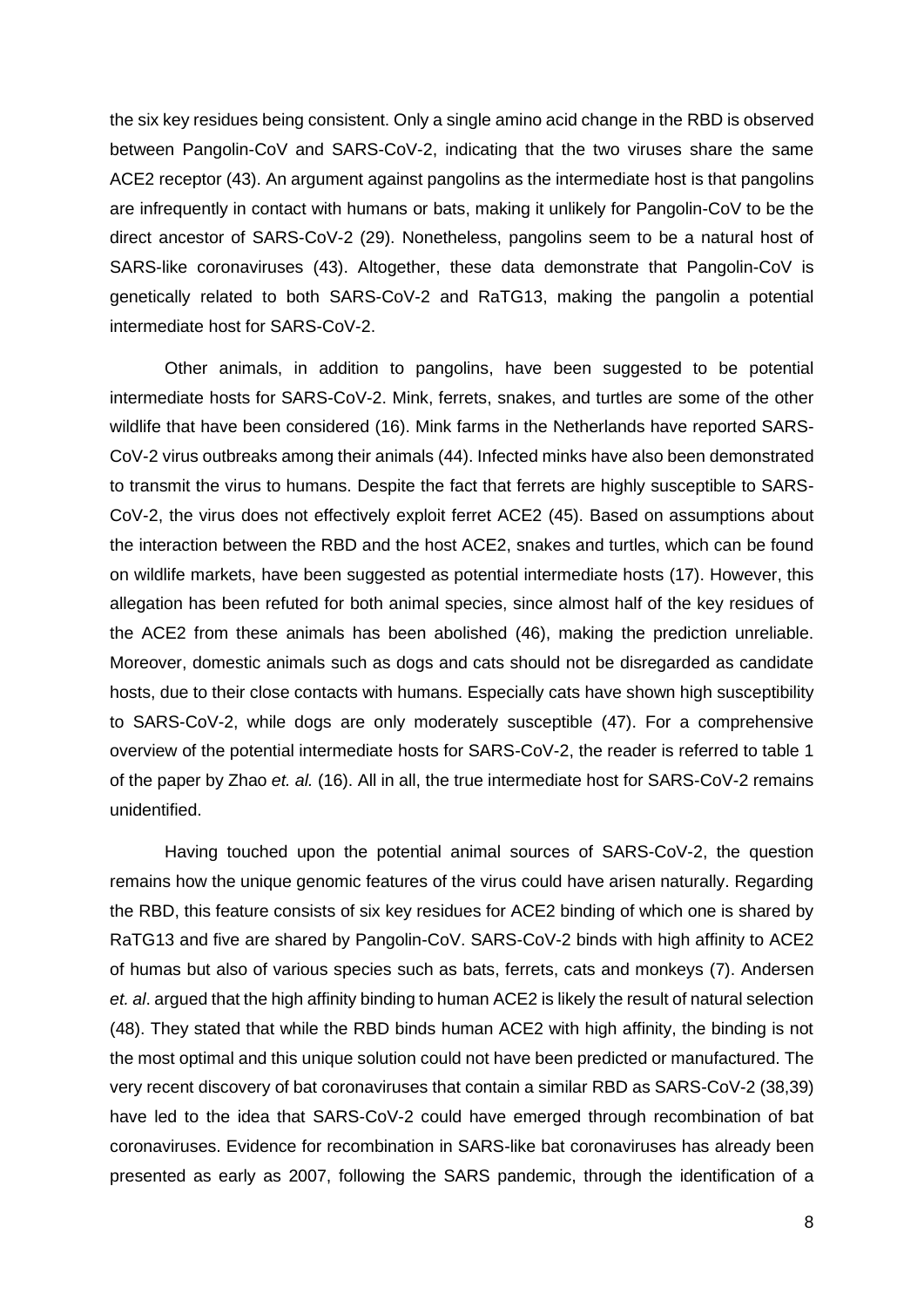potential recombination breakpoint (49). Regarding SARS-CoV-2, Temmam *et. al.* suggest that with the sequences found in different *Rhinolophus* species including RaTG13, RmYN02, RpYN06, BANAL-52 and BANAL-103, all discussed earlier in this paper, the mosaic genome of SARS-CoV-2 can be constructed (39). This theory implies that no intermediate host would have been necessary for SARS-CoV-2 to emerge. They support their theory by identifying 14 recombinant breakpoints during the evolutionary history of sarbecoviruses. The recombinant history of sarbecoviruses has also been recognized by other researchers including Boni *et. al.*, who found various recombination breakpoints in the history of *Sarbecovirus* genomes and assessed that sarbecoviruses undergo frequent recombination (50). Furthermore, Zhu *et. al.* identified three possible recombination events that could have resulted in the origin of SARS-CoV-2 (51). In contrast to Temmam *et. al.*, who suggest that recombination occurred between bat coronaviruses (39), Zhu *et. al.* propose that the novel coronavirus possibly resulted from a recombination event between bat and pangolin coronaviruses (51). However, it should be noted that at the time of the Zhu *et. al.* study, a SARS-CoV-2-like RBD had not yet been observed in bat coronaviruses. Altogether, recombination events could be a plausible explanation for the unique genome of SARS-CoV-2.

While recombination might explain the unique RBD of SARS-CoV-2, explaining the origin of the furin cleavage site might form a greater challenge. SARS-CoV-2 contains an insertion of the 4 amino acids PRRA at the S1/S2 subunit junction of the spike protein, resulting in a polybasic cleavage site (8). Since furin, a host protease, is highly expressed in the lungs, this insertion might benefit the viral fitness by increasing the pathogenicity and infectivity (8). No other betacoronaviruses contain such an insertion, although other human coronaviruses such as MERS-CoV and HKU1 and the SARS-like bat coronavirus RmYN02 do harbour polybasic insertions (10,11,37). This provides evidence that polybasic insertions do occur naturally in coronaviruses. Therefore, a possible origin of the furin cleavage site in the SARS-CoV-2 genome is convergent evolution. Nowadays, we still see the ongoing evolution of the virus (52); from time to time, it acquires a novel mutation that increases the viral fitness (53). Moreover, since a furin cleavage site is thought to increase viral fitness (8), it is conceivable that the polybasic insertion in the SARS-CoV-2 genome resulted from convergent evolution as a way to adapt to humans as a host. Alternatively, since polybasic insertions have been observed in SARS-CoV-2-like viruses (10,11,37), recombination could have resulted in the furin cleavage site of SARS-CoV-2 as well. Essentially, while indications can be found for a natural origin of SARS-CoV-2, the currently available evidence is indirect and therefore the questions about the origin of the key genomic features of SARS-CoV-2 remain unanswered.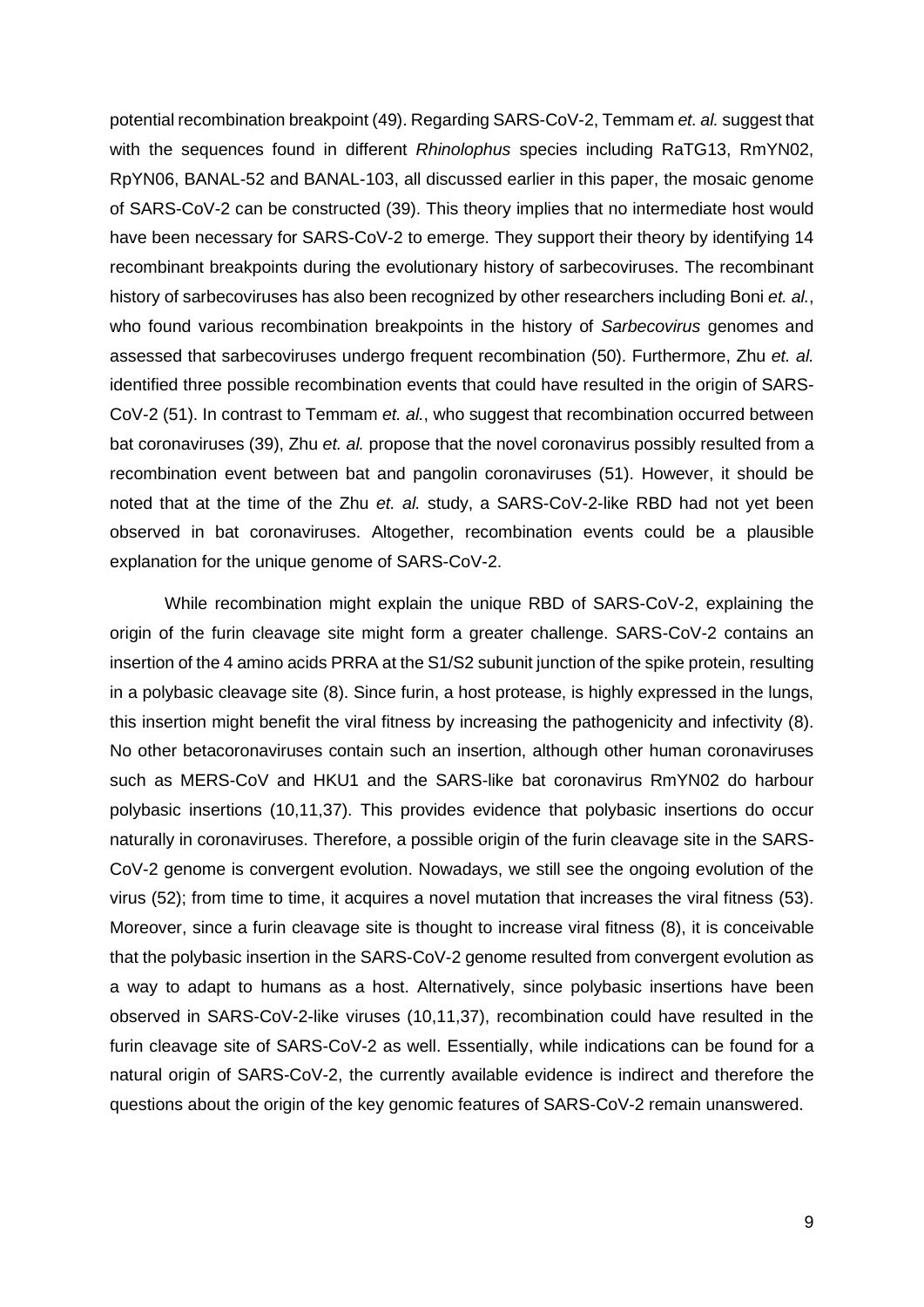#### Laboratory leak

A laboratory origin of the novel 2019 human coronavirus cannot be abrogated. While this theory seems to have less support than the natural origin theory, it is important to consider all possible SARS-CoV-2 emergence routes. Only two research groups thoroughly evaluated the possibility of a laboratory origin of the virus (18,54). Many other studies that name a laboratory origin already dismiss the theory as improbable without objectively weighing all arguments. Here, arguments in favour and against a laboratory origin of SARS-CoV-2 will be presented.

The potential routes of introduction of the virus into the human population from a laboratory leak can be distinguished into two main scenarios [\(Figure 1,](#page-4-0) 'escape or infection'). One plausible research-related explanation of origin is that a virus sampled from nature that was being characterized in the laboratory accidentally escaped the laboratory. Possible scenarios for a laboratory leak are infection of a staff member through contact with an infected animal or accidental self-inoculation, failure in equipment or escape through the sewage system (18). Alternatively, the unique genomic features of SARS-CoV-2 lead to the speculation that the virus might have originated in the laboratory through state-of-the-art experimental techniques such as genetic engineering or gain-of-function studies (18,54). The plausibility of a laboratory origin of SARS-CoV-2 is exemplified by the fact that laboratory leaks have occurred in the past. For instance, in 1977, research on the H1N1 influenza virus, which was already decades old at the time, caused a pandemic through a laboratory leak of the virus (55). Thus, regardless of the exact route of escape, a laboratory origin of SARS-CoV-2 should seriously be considered.

Furthermore, Segreto and Deigin assert that the insertion in SARS-CoV-2 cannot be natural since it is out of frame when comparing the sequence to RaTG13 and Pangolin-CoV (18). Therefore, the insertion could not have been caused by polymerase slippage or by releasing and repriming, since these mechanisms are thought to maintain the reading frame. Opposingly, a natural explanation for the out-of-frame insertion is provided by Holmes *et. al.* (53). They state that furin cleavage sites are common in other coronavirus spikes; a nearly identical sequence is even found in the bat coronavirus HKU9-1. Both HKU9-1 and SARS-CoV-2 contain a short upstream sequence that indicates natural recombination. Therefore, an out-of-frame insertion of a furin cleavage site can be explained by evolutionary mechanisms. Still, this notion does not form direct evidence for a natural origin, leaving the possibility of a laboratory leak open.

Since the COVID-19 outbreak of December 2019 started in Wuhan, the Wuhan Institute of Virology (WIV) is being considered as a potential source of the virus (18). The WIV has been performing coronavirus research for almost two decades. However, in 2018, safety concerns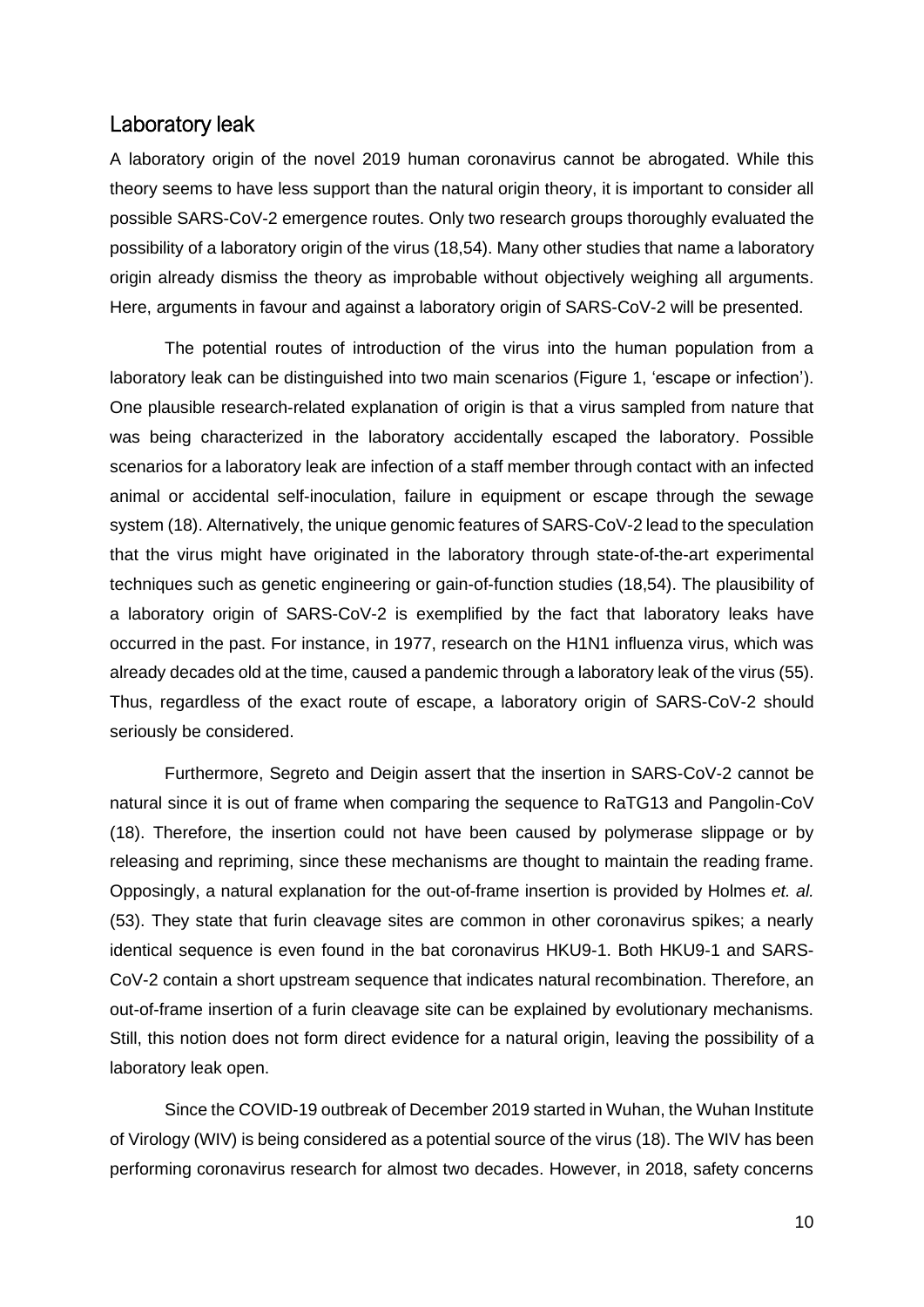about the WIV's laboratory were raised (18). It was stated that laboratory materials were not properly discarded, so that infectious material could end up in the regular trash can or the sewage system. Moreover, the WIV has worked on the RaTG13 virus, the closest known relative of SARS-CoV-2 (29). Notably, the laboratory had already sequenced the RaTG13 genome in 2018, but only published it after the identification of SARS-CoV-2 (18,56). Another discriminating observation is the move of the Wuhan CDC laboratory on 2 December 2019 to a location near the Huanan market (29). While this may seem like an unfortunate coincidence, a link to the virus outbreak cannot be ruled out. Nonetheless, no incidents associated to the move were reported and no staff of the WIV was reported to be infected in December 2019 (29). Importantly, besides the WIV, other laboratories outside of China have long been working on coronaviruses as well and a laboratory escape could just as well have originated from one of those laboratories. Overall, there is not enough evidence pointing at the WIV as the definitive source of a laboratory escape as of now, leaving all possibilities of a laboratory escape open.

The coronavirus research, including gain-of-function experiments and genetic engineering, that has been going on for the past 20 years across the world, could in theory explain the unique genomic features that have been observed in the SARS-CoV-2 genome. As mentioned before, SARS-CoV-2 contains a unique RBD and furin cleavage site. While these features have both been observed in nature in related viruses (37–39,41), laboratory techniques might also be able to explain the emergence of these unique features. One of the experimental techniques that is often used to study the pandemic potential of viruses is the production of chimeric viruses, often using bat coronaviruses as backbones, augmented with a spike protein able to bind human ACE2 (54). By combining naturally occurring coronaviruses that display either the unique RBD or the furin cleavage site, theoretically, this could have resulted in the virus that we know as SARS-CoV-2. Interestingly, bat-human chimeric coronaviruses have been produced by the Shi group from the WIV in 2007 and again in 2015 and 2017 (57,58). Another research group from the University of North Carolina also experimented with chimeric coronaviruses in 2008 and collaborated with the Shi group in 2015 (58,59). This demonstrates the existence of SARS-like chimeric viruses in different laboratories with the ability to bind human ACE2. However, it should be noted that no virus closely related to SARS-CoV-2 was studied in any laboratory before December 2019 (29). Moreover, genetic data on SARS-CoV-2 show that the virus was not derived from a previously used virus backbone (48). Nonetheless, it is evident that viruses with pandemic potential can be manufactured in the laboratory, risking a laboratory escape.

Another experimental technique that potentially created the unique RBD and furin cleavage site of SARS-COV-2 is serial passage. Serial passage is the passaging of a virus through cells or animals, forcing the same molecular adaptations that occur in a natural zoonotic jump (54).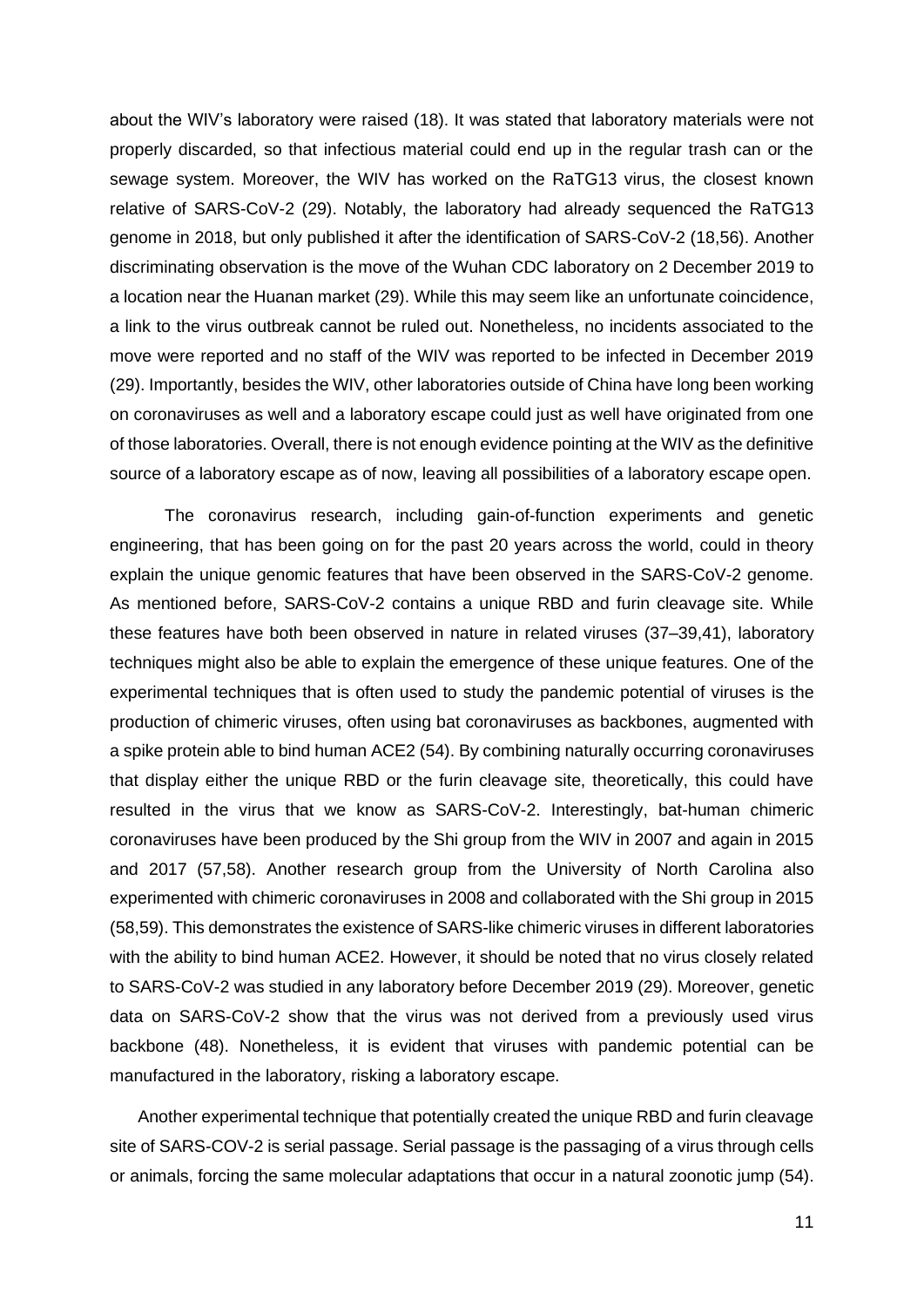Put simply, serial passage causes accelerated evolution of a virus. Since SARS-CoV-2 is significantly distant from other viruses, it can be argued that this novel virus could have originated from the accelerated evolution forced by serial passage. During serial passage, mutations in the RBD could have been selected for, resulting in the unique RBD of SARS-CoV-2 (54). A counterargument is that the virus, since the emergence of the initial isolates, has acquired new mutations once in a while, indicating further adaptation to humans (53). This observation refutes the claim that the spike protein was already optimized for binding human ACE2 from the beginning. Nonetheless, without further evidence, it cannot be excluded that a laboratory technique might have given rise to the unique RBD of SARS-CoV-2. Regarding the furin cleavage site, it is important to acknowledge that serial passage experiments in the past have resulted in the acquisition of a furin cleavage site by viruses (54,60). Through serial passaging, avian influenza virus and Newcastle Disease Virus have acquired a (similar) cleavage site. The polybasic insertion increased the pathogenicity of avian influenza viruses by expanding the tissue tropism (60). Since this insertion is not seen in other betacoronaviruses and other viruses have been shown to acquire it in the laboratory, it is plausible that SARS-CoV-2 also acquired its unique furin cleavage site in the laboratory.

Serial passage can be conducted in cells or animals. Considering the high susceptibility of ferrets and mink to SARS-CoV-2 (44,45), these animals could possibly have been used for serial passage to create the novel coronavirus. This is supported by the observation that SARS-CoV-2 can be transmitted from humans to mink and vice versa (44). However, an opposing argument is that if SARS-CoV-2 was passaged through such an animal model, it would likely have acquired mutations for adaptation to that species; yet, no such mutations have been found in early isolates of the pandemic virus (53). Therefore, a more probable alternative is that serial passage has been conducted in humanized mice (54,61,62). In this humanized animal model, the virus could have been passaged to force accelerated evolution, while allowing the virus to adapt to humans. Accordingly, the possibility that SARS-CoV-2 originated using experimental techniques such as serial passage remains probable.

# WHERE AND WHEN WAS SARS-COV-2 INTRODUCED INTO THE HUMAN POPULATION?

The question of how SARS-CoV-2 emerged in the human population is accompanied by the question of where and when the virus arose. The first cases of a novel type of pneumonia, later identified as COVID-19, were reported in Wuhan, China in December 2019 (2,63). Since then, reports of COVID-19 quickly emerged across the globe, marking the onset of the pandemic. However, recently, indications for pre-pandemic circulation of SARS-CoV-2 outside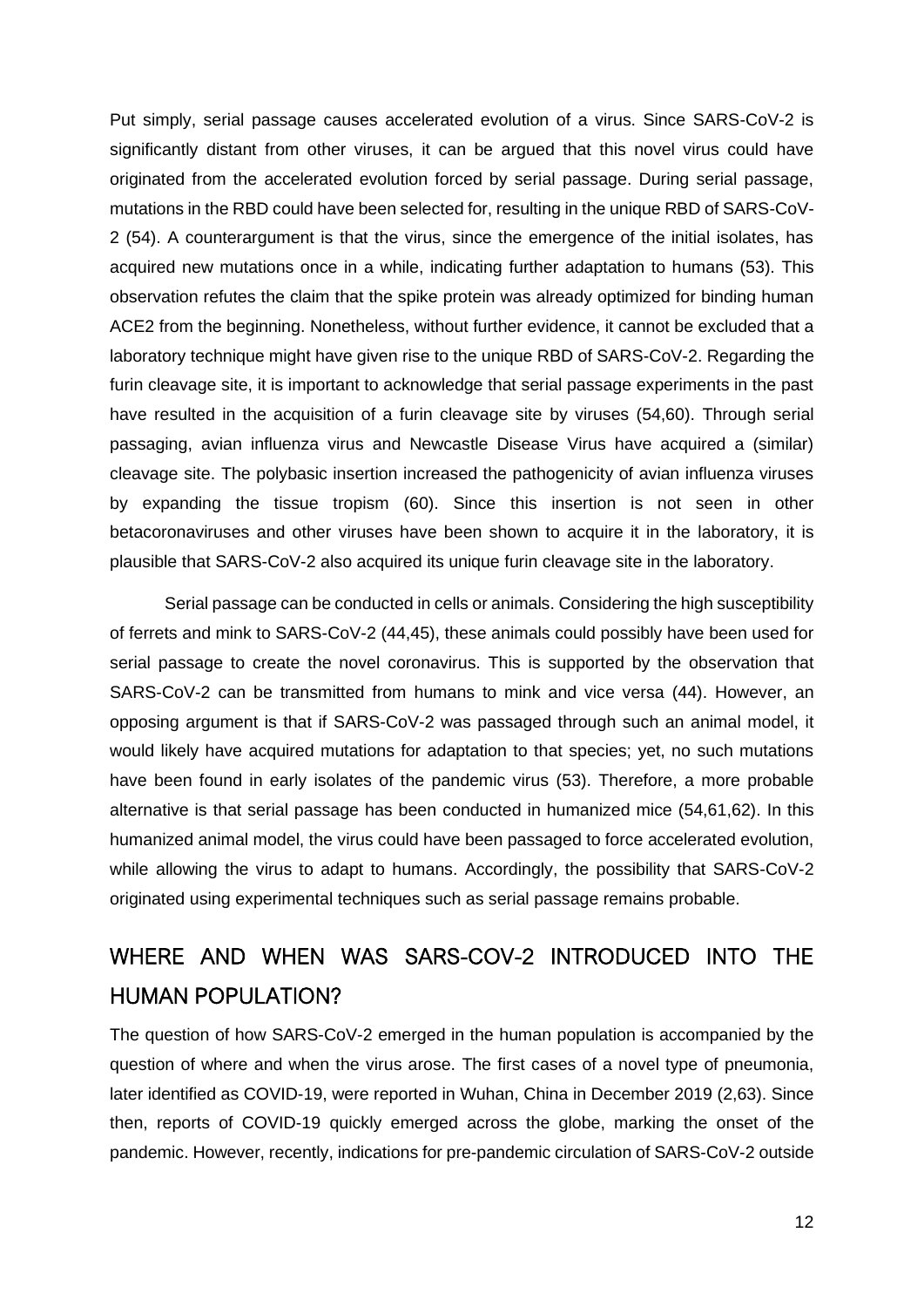of China have arisen. In this section, the potential locations and timing of the novel coronavirus' introduction in the human population will be discussed.

Several approaches can be employed to detect the presence of a virus at a certain location or time. One involves nucleic acid-based methods, of which the polymerase chain reaction (PCR) is the most widely used (64). More specifically, RT-qPCR is often employed since it measures the number of amplicons, allowing quantification of the viral RNA in the sample. Additionally, this method is generally highly specific and sensitive, using a specific probe that needs to bind the target sequence. Alternatively, immunoassay-based methods can be applied (64). Immunoassay-based methods make use of antibodies to detect viral epitopes in a sample. The most widely used immunoassay is an enzyme-linked immunosorbent assay (ELISA). This method can be used to detect viral antigens in a sample using available antibodies or to detect the seroprevalence against a certain virus. In the latter case, patients can be identified who have previously been exposed to the virus based on the presence of virus-specific host-produced antibodies in their serum. A challenge associated with this type of assay is cross-reactivity. If a patient has previously been exposed to a related virus, those pre-existing instead of novel antibodies might cross-react with the antigen that you are screening with, resulting in a false positive sample. In addition to nucleic acid- and immunoassay-based techniques, the more recently developed method of next-generation sequencing (NGS) can be employed. Using NGS, potential animal hosts of viruses can be routinely sampled and tested to determine the virus prevalence. This surveillance of viral prevalence in potential animal reservoirs could aid in the prediction and prevention of a viral outbreak. To summarize, the main methods to detect a virus in a sample are nucleic acidbased methods such as PCR and immunoassay-based methods such as ELISA, possibly complemented with NGS.

In search of the location where SARS-CoV-2 first emerged, a link was found between the hospitalized patients with confirmed SARS-CoV-2 infection in Wuhan and exposure to the Huanan seafood market (63). This market, located in Wuhan, sells animals and animal products to the public and it was suggested that this could have been the origin of a zoonotic spread of SARS-CoV-2. Aiming to gather more information on the virus origin, the WHO conducted a study in China from 14 January to 10 February 2021 with an international team of experts (29). In this study, samples from the Huanan market were tested for presence of the virus using PCR and sequencing. While the team found no evidence for infections of animals on the Huanan market, the virus was found on packages of cold-chain products that were supplied to China by other countries. Further epidemiological analysis showed that the first COVID-19 cases all had been exposed to cold chain products. These findings suggest the import of cold chain products as a possible route of early virus spreading.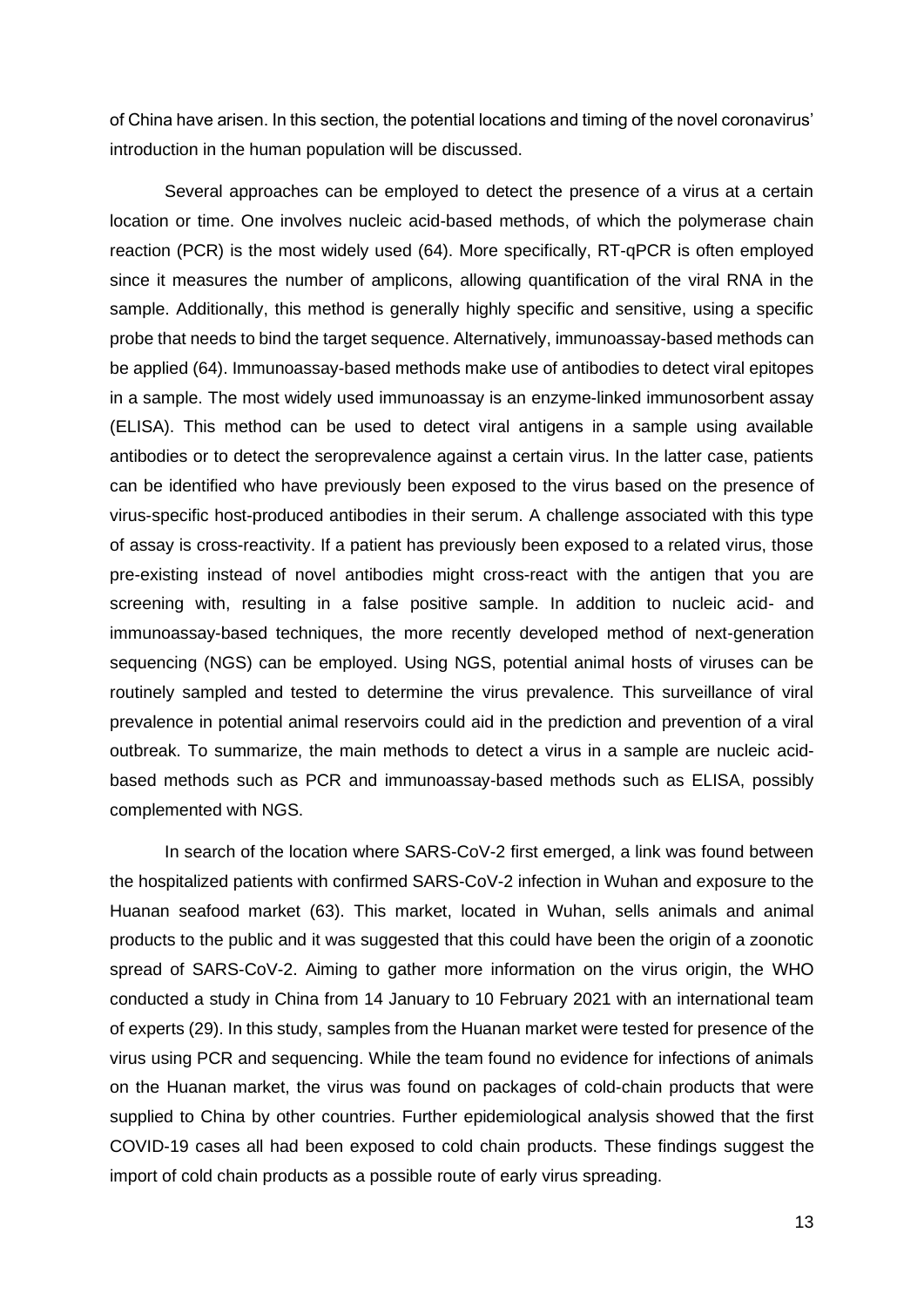Although Huang *et. al.* in their study found that as much as 66% of the patients had been exposed to the Huanan market (63), a large proportion of the first cases have no ties to this market (65), leaving the possibility that the Huanan seafood market was not the original location of the SARS-CoV-2 outbreak, but perhaps merely a superspreading event (29). Sequencing data demonstrated that in the early phases of the outbreak in Wuhan, the virus isolates already showed diversity, indicating unknown transmission chains beyond the Huanan seafood market (29). Focussing more broadly on the Hubei province, this region hosts a great diversity of bat species that all carry an extensive variety of coronaviruses (12,33,50). Keeping in mind the previous coronavirus outbreaks in humans of SARS and MERS that originated from bats through an intermediate host (33), it is probable that the current outbreak also finds its origin in bats. With the widespread occurrence of bats and their diverse set of coronaviruses in the region surrounding Wuhan (12), a zoonotic spill-over from bats could have occurred close to or in Wuhan. Moreover, in Wuhan, research institutes such as the WIV have been studying coronaviruses for decades already (2), providing another link between coronaviruses and the city of Wuhan.

Despite reports of the initial COVID-19 cases and the several additional links between coronaviruses and Wuhan, there are now indications that the virus was already circulating outside of China before December 2019. Using the immunoassay-based method ELISA, studies from several countries reported the discovery of specific anti-SARS-CoV-2 antibodies in serum samples dating back to the end of 2019 (20,24,26,28). A study in Italy found seropositive samples from as early as September 2019, suggesting a pre-pandemic circulation of the virus in Italy (20). A large serum sample study in France found anti-SARS-CoV-2 antibodies from between November 2019 and January 2020 (24). In addition to these European countries, serological testing also identified positive pre-pandemic samples in the USA and Brazil (26,28). Furthermore, the nucleic acid-based technique RT-PCR has been applied by several countries on sewage samples from before or during the early stages of the pandemic (21–23,27). Sewage analysis forms a valuable tool to monitor virus circulation (66), since asymptomatic people already shed the virus through faeces, allowing a timely detection. Indeed, Peccia *et. al.* demonstrate that the SARS-CoV-2 virus concentrations in the sewage system follow the COVID-19 epidemiological curve (66). It should nonetheless be noted that currently no standard protocol for sewage surveillance is in use. Still, the detection of viral RNA in the sewage system in early December 2019 might provide strong evidence for circulation of the virus outside of China before the outbreak. Studies from Italy, Spain, the Netherlands and Brazil that used RT-PCR to analyse their pre- or early pandemic sewage samples report positive samples from before the first COVID-19 cases were identified in these countries, suggesting an early circulation of the virus outside of China (21–23,27). Additionally, the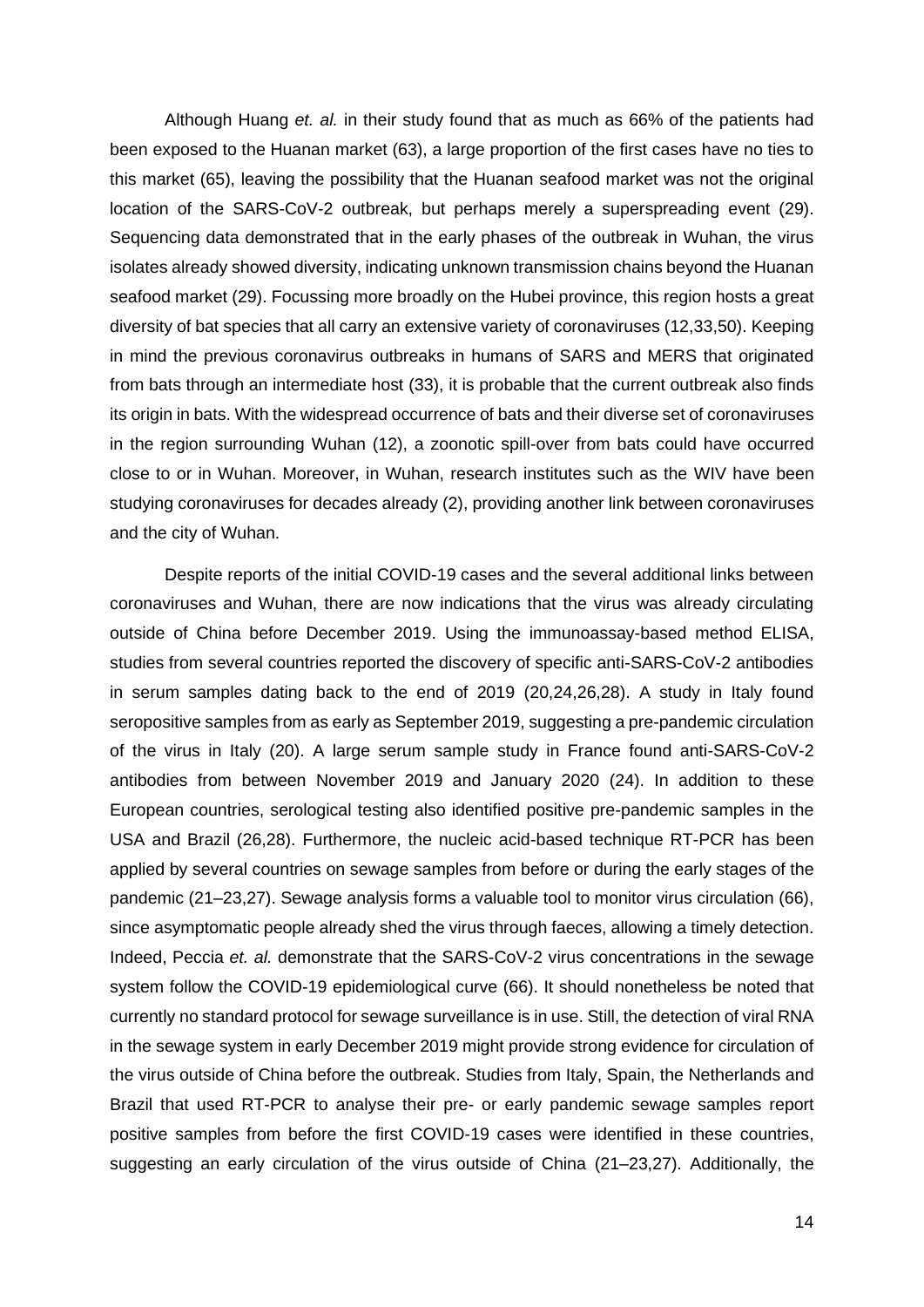method of RT-PCR was applied to respiratory and oropharyngeal samples from France and Italy, respectively, providing additional evidence for an early virus circulation in these countries (19,25). While most of the studies discussed here mention limitations to their work such as sample quality and technique sensitivity, these early indications for SARS-CoV-2 outside China are alarming and raise the awareness to consider countries outside China as the possible home country of the virus.

#### **DISCUSSION**

Despite the efforts of researchers worldwide, the origin of SARS-CoV-2 is still unidentified. Researchers have been unsuccessful in proving either a natural or laboratory origin of SARS-CoV-2, and so the discussion remains undecided. Moreover, research into the initial location and timing of the virus' emergence has raised additional questions. In this review, we present an objective overview of the current literature on the origin of SARS-CoV-2 and discuss future outlooks.

Regarding the route of emergence of SARS-CoV-2, two main theories are being considered: a natural, zoonotic origin and a laboratory origin. In spite of the efforts of many researchers worldwide to determine the true origin of SARS-CoV-2, now, almost two years after the onset of the pandemic, neither a zoonosis nor a laboratory leak has been proven to be true. While related viruses have been found in nature (37–39,41), the evolutionary distance is still rather large, leaving the natural ancestor of the virus yet to be identified. However, the unique genomic features of the novel virus have been found in those related viruses, leading to the possibility that SARS-CoV-2 originated through a natural process such as recombination (39,49–51). Alternatively, these genomic features could just as well have arisen in a laboratory, for example through serial passage or genetic engineering (18,54). Thus, while arguments can be given in favour of both theories, both theories are missing direct evidence, according to van Helden *et. al.* (62). The discovery of related viruses in nature does not necessarily mean that the virus has a natural origin; these related viruses could just as well have been used in the laboratory to design the novel virus. Eventually, no direct ancestor or natural host has yet been identified. Furthermore, despite the list of potential intermediate hosts (16), the true intermediate host of SARS-CoV-2 has not been discovered. Moreover, although present-day laboratory techniques allow researchers to create novel viruses without leaving a trace of being non-natural, the fact that this is possible does not signify a laboratory origin to be true. With the evidence currently available, neither theory can be proven to be correct.

The theory of a zoonotic origin of the virus, while being the most widely accepted, lacks direct evidence. Previous research has sampled an insufficient number of animal species and across too narrow regions. Research has mainly focussed on bats, while the true natural host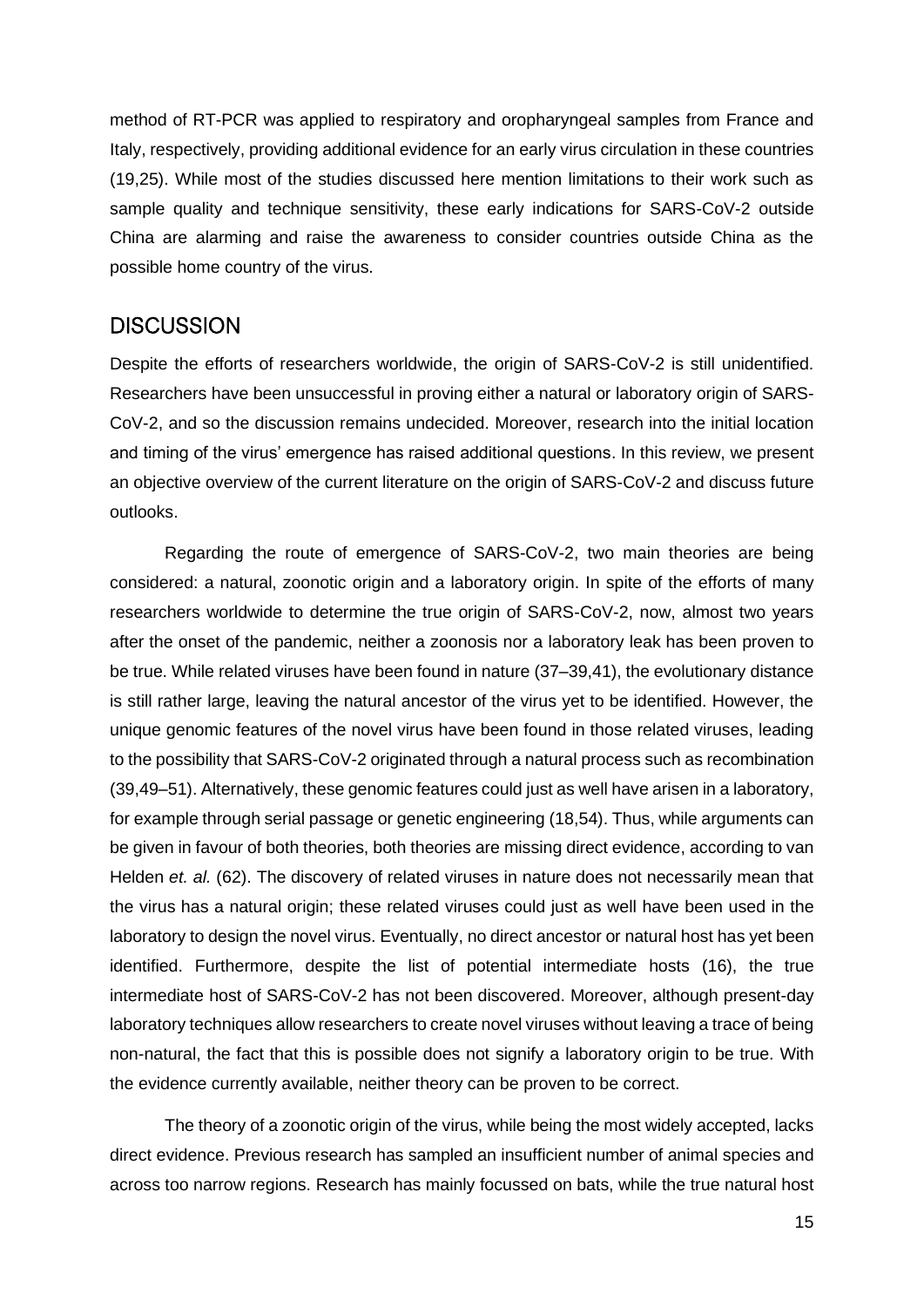of SARS-CoV-2 might not have been sampled yet due to this restricted focus of researchers. Further research is required to shed more light on the route of emergence of SARS-CoV-2 in the human population. As advised by the WHO and suggested by researchers in the field, to either prove or abrogate the theory of a natural origin, global investigations are needed to sample a large variety of potential animal hosts across a broad geographical region to detect the presence of SARS-CoV-2-like viruses (29,67). Furthermore, in order to prevent future zoonotic spill-overs, we need to limit human contributions to spill-over events. Burki reports that human behaviour such as deforestation, intensive farming and bat cave tourism are contributors to zoonoses and need to be limited (68). Prof. James Wood of the University of Cambridge adds that biodiversity loss is another driver of zoonoses and that we should therefore focus on biodiversity protection (69). He further argues that wild animal markets should be more tightly regulated or even banned.

The hypothesis of the virus's origin in a laboratory has generally received little consideration. This notion of the virus's origin was widely regarded as a conspiracy theory in the first year after the pandemic (70), resulting in scientists not seriously considering it. However, almost another year after the emergence of the novel coronavirus, the opposite theory of a natural origin has not been proven to be true, provoking scientists to revisit the possibility of the laboratory origin. The American IC concluded that no definitive explanation for the origin of the virus can be ruled unless new information arises (31). Moreover, The WHO, after condemning the laboratory theory as 'extremely unlikely' (29), mitigated their statement after realising that their study in China insufficiently considered a laboratory scenario. Several renowned scientists now call for an open, unbiased investigation into a potential laboratory origin of SARS-CoV-2 (62,70). Such an investigation would require international collaboration to explore all possible laboratory sources of a virus escape. The assessment of the IC stresses that cooperation from China is required in order to increase our understanding of the virus' origin (31). Up to this point, China has not been that cooperative. For instance, when the WHO team went to visit China to study the virus' origin, their team of international experts was only allowed a few hours of supervised access to the WIV (29). Consequently, the possibility of the virus' escape from the WIV could not be fully explored. Additional incriminating observations about the WIV are their move just prior to the outbreak, safety concerns, unshared laboratory notebooks and even deleted sequences from bat coronaviruses (18,56). The Chinese need to be transparent and comply with an open investigation into their laboratories in order to draw the suspicion away from them, according to the American National Institute of Health (NIH) (70). Moreover, the focus should not be on Chinese laboratories alone, but on laboratories in other countries as well since the initial location of the virus' emergence is also still undecided. Looking beyond the current pandemic, van Helden *et. al.* plead that it is critical to continue the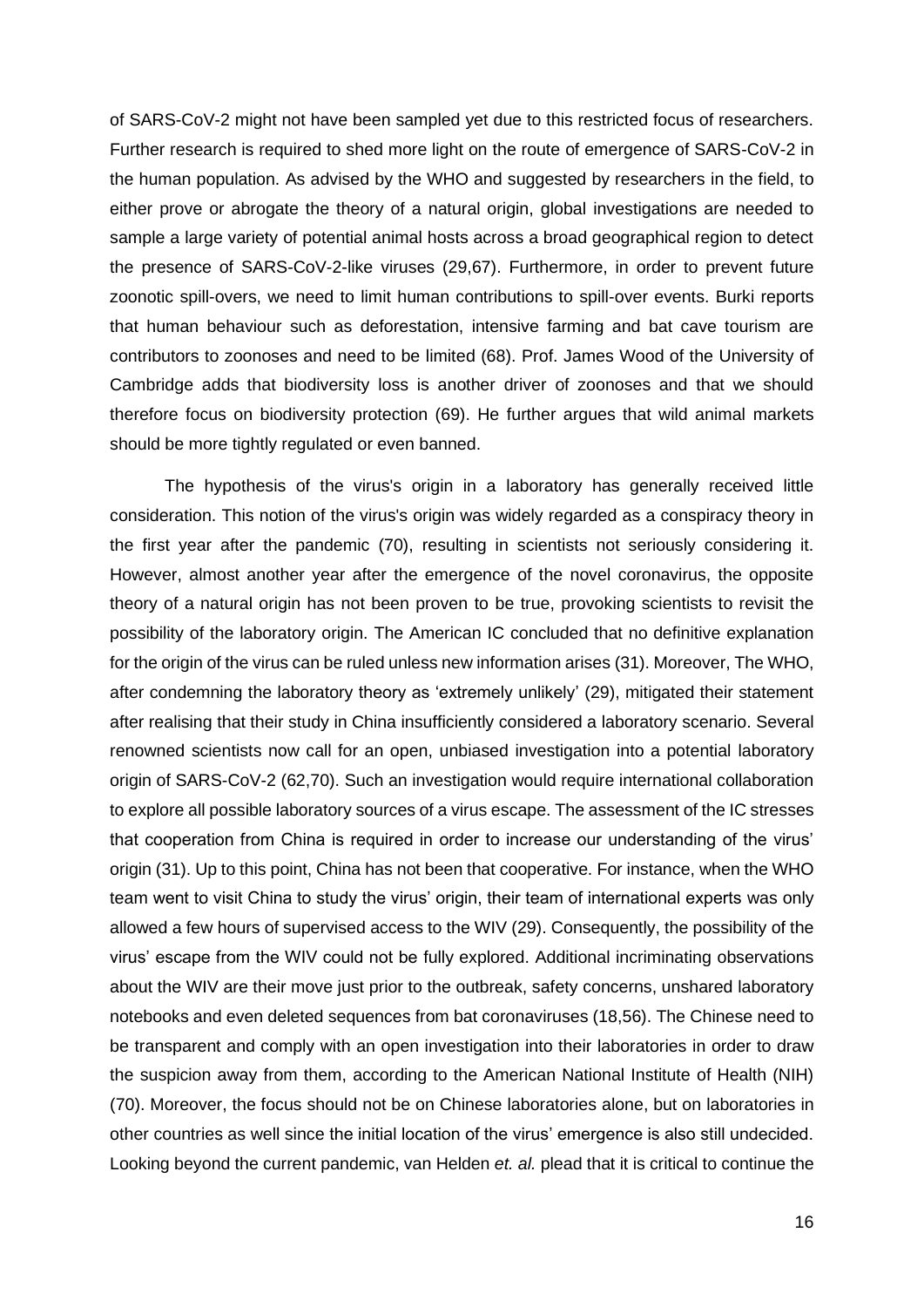debate about the risks of gain-of-function experiments in order to prevent future outbreaks (62).

The other topic of debate regarding the origin of SARS-CoV-2 is where and when the virus first emerged. Using diverse methods including serum screening and sewage analysis, several research groups from across the world have found indications for early circulation of SARS-CoV-2 outside of China (19–28). Pre- or early pandemic SARS-CoV-2-positive samples have been discovered in Italy, France, Spain, the Netherlands, the USA, and Brazil. Along with the observation of the WHO that the virus can persist on the packaging of cold-chain products (29), these findings lead to the question whether the virus could have originated elsewhere than Wuhan, the site where the first COVID-19 cases were reported. History teaches us that this phenomenon, an epidemic occurring at a different location than the original virus introduction, is indeed plausible, since this was the case for HIV epidemics in the past (71). Similarly, van Dorp *et. al.* found based on evolutionary sequence analysis that the virus must have jumped to humans between 6 October 2019 and 11 December 2019 and thus circulated among humans prior to the outbreak in Wuhan (72). Therefore, a reasonable scenario for the emergence of SARS-CoV-2 is that the virus circulated on cold-chain products for a while, being transported from and to Wuhan across the world, resulting in a pre-pandemic period of cryptic virus circulation. In this scenario, the pre-pandemic virus must have been less adapted to humans and less pathogenic, causing mild or asymptomatic infections that went undetected. After the acquisition of further adaptation mutations, the virus might have been able to spread more rapidly and cause more severe infections, eventually causing the outbreak in Wuhan. At the moment, we cannot contend to what extent this theory might be true.

Notably, the studies that reported pre-pandemic presence of SARS-CoV-2 outside of China (19–28) have limitations that should be acknowledged. First, most of these studies handled old, frozen samples that had to be thawed before analysis. However, the thawing process could have affected the sample quality; RNA, for instance, is quite fragile and prone to degradation upon thawing (19). Moreover, while some studies analysed similar types of samples, they all employed slightly different methods. For the analysis of viral RNA in the sewage system, for instance, no standard method is available, leading to incomparable results of the studies that analysed the presence of SARS-CoV-2 in the sewage. It is important to note that the absence of standard methods have led to discrepancies in the cut-off values that were used to determine the positive samples. For instance, Carrat *et. al.* admit that they used manufacturer-defined cut-off values for their ELISA, although a different cut-off value would have been 100% specific, only this value would have selected less samples as positive (24). Hence, these discrepancies between the studies make them incomparable, exemplifying the importance of using correct and consistent cut-off values. Furthermore, the employed methods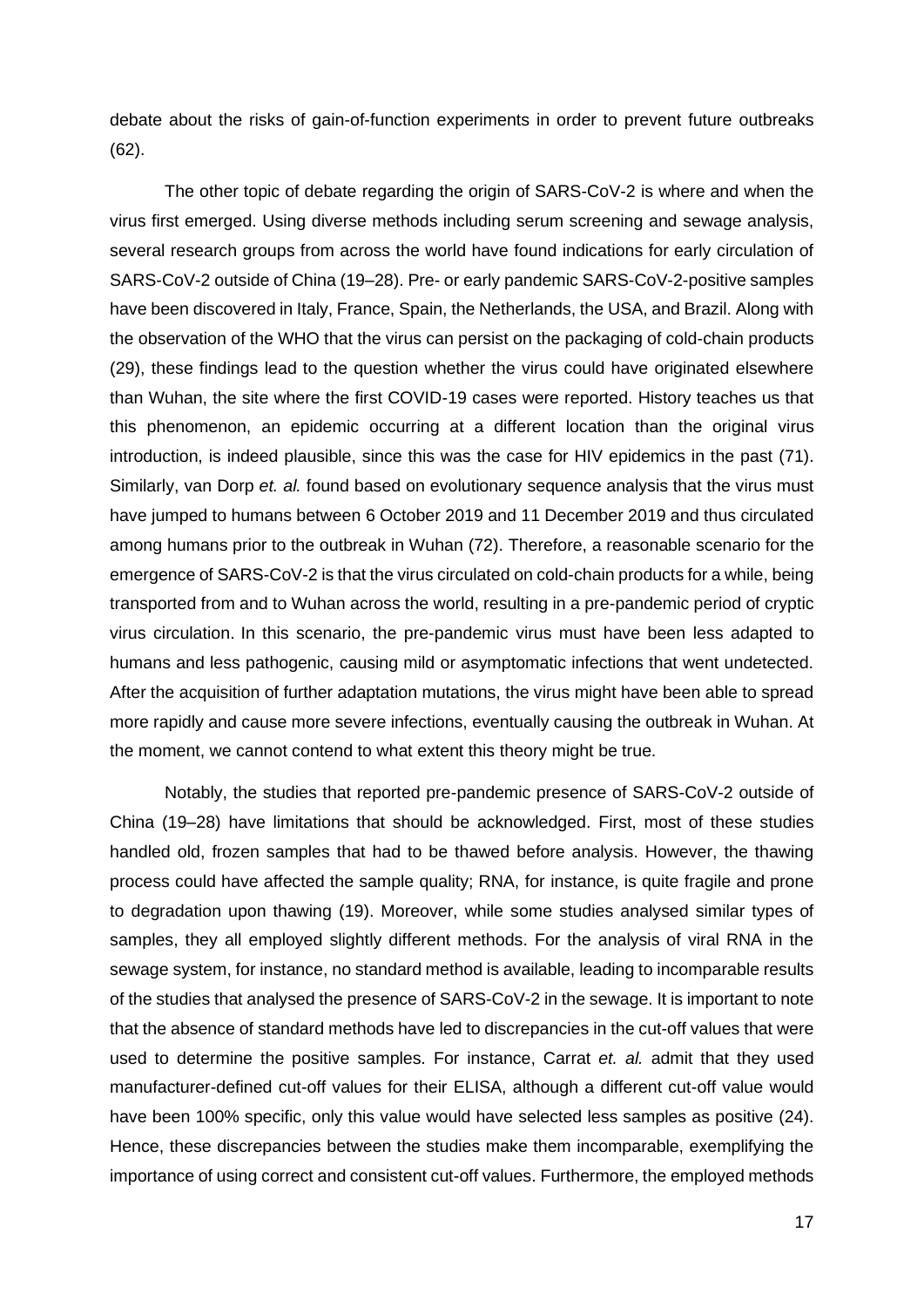might lack sensitivity or specificity due to the absence of one ideal method. Taking serological analysis as an example, some samples might be false positive due to cross-reactivity; the antibodies that are detected to be reactive against SARS-CoV-2 might actually be antibodies against a common human coronavirus. Insensitive methods might not be able to discriminate between cross-reactive antibodies and truly positive samples. Altogether, limitations like these depreciate the reliability of the studies. Nonetheless, the presented evidence is intriguing and requires further investigation, as advised by the WHO (29,67).

In order to determine the true location and timing of the origin of SARS-CoV-2, there is a need for validated, standardized methods. Using standardized methods including guidelines for sample quality and standard cut-off values, laboratories across the world need to retrospectively analyse their country's pre-pandemic samples, such as serum and sewage samples. International cooperation is required to compare the results gathered on early virus circulation by different countries. To make an objective and unbiased assessment about the original location and timing of the virus, independent laboratories with no conflict of interest could be employed to conduct the analyses of pre-pandemic samples from across the world. Furthermore, the development of standardized methods for sewage and serum sample analysis could advance into a standard monitoring procedure that allows early detection of future virus outbreaks.

Few studies have approached the question of SARS-CoV-2's origin objectively and unbiased; reviews on the subject frequently focus on either the natural or laboratory origin theory. The novelty of this review lies in its objective approach to describing the current knowledge on the virus' origin, serving as a foundation for future research. With the currently available evidence, neither the theory of a natural nor that of a laboratory origin of SARS-CoV-2 can be proven or abrogated. To move forward in the search for the origin of SARS-CoV-2, there is a pressing need for open discussions and investigations (62), leaving room for either of the opposing theories on how the virus emerged to possibly be true. Such an open investigation would include all previously mentioned suggestions, including sampling a wide variety of animal species across a broad geographical region and transparency of laboratories. Nevertheless, it is vital to remember that proving either theory to be correct requires immaculate proof, which means we may never be able to confirm the virus' origin. The knowledge gathered thus far has already led to new ideas about how to reduce the risks of future outbreaks. Further research including international cooperation may extend this knowledge in order to increase the worldwide preparedness for future pandemics.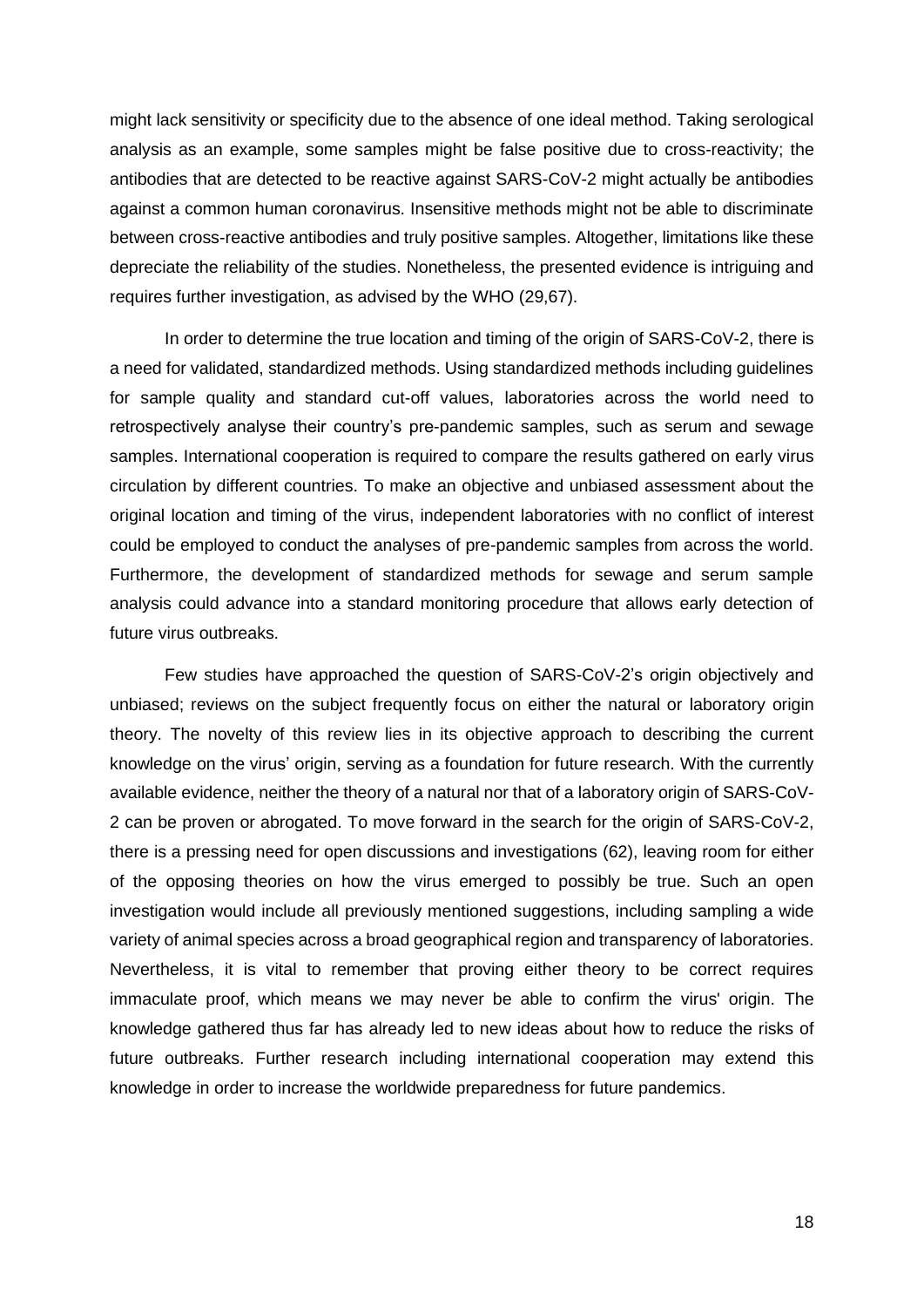## **REFERENCES**

- 1. Wu F, Zhao S, Yu B, Chen Y-M, Wang W, Song Z-G, et al. A new coronavirus associated with human respiratory disease in China. Nat 2020 5797798. 2020 Feb 3. Available from: https://www.nature.com/articles/s41586-020-2008-3
- 2. Zhou P, Yang X-L, Wang X-G, Hu B, Zhang L, Zhang W, et al. A pneumonia outbreak associated with a new coronavirus of probable bat origin. Nat 2020 5797798. 2020 Feb 3;579(7798):270–3. Available from: https://www.nature.com/articles/s41586-020-2012-7
- 3. Lu R, Zhao X, Li J, Niu P, Yang B, Wu H, et al. Genomic characterisation and epidemiology of 2019 novel coronavirus: implications for virus origins and receptor binding. Lancet. 2020 Feb 22;395(10224):565–74. Available from: http://www.thelancet.com/article/S0140673620302518/fulltext
- 4. Drosten C, Günther S, Preiser W, van der Werf S, Brodt H-R, Becker S, et al. Identification of a Novel Coronavirus in Patients with Severe Acute Respiratory Syndrome. N Engl J Med. 2003;348(20):1967–76.
- 5. Hikmet F, Méar L, Edvinsson Å, Micke P, Uhlén M, Lindskog C. The protein expression profile of ACE2 in human tissues. Mol Syst Biol. 2020;16(7):1–16.
- 6. Walls AC, Park Y-J, Tortorici MA, Wall A, McGuire AT, Veesler D. Structure, Function, and Antigenicity of the SARS-CoV-2 Spike Glycoprotein. Cell. 2020 Apr 16;181(2):281-292.e6. Available from: http://www.cell.com/article/S0092867420302622/fulltext
- 7. Wan Y, Shang J, Graham R, Baric RS, Li F. Receptor Recognition by the Novel Coronavirus from Wuhan: an Analysis Based on Decade-Long Structural Studies of SARS Coronavirus. J Virol. 2020 Mar 17;94(7).
- 8. Coutard B, Valle C, de Lamballerie X, Canard B, Seidah NG, Decroly E. The spike glycoprotein of the new coronavirus 2019-nCoV contains a furin-like cleavage site absent in CoV of the same<br>clade. Antiviral Res. 2020:176(February):104742. Available from: Antiviral Res. 2020;176(February):104742. Available from: https://doi.org/10.1016/j.antiviral.2020.104742
- 9. Stout AE, Millet JK, Stanhope MJ, Whittaker GR. Furin cleavage sites in the spike proteins of bat and rodent coronaviruses: Implications for virus evolution and zoonotic transfer from rodent species. One Heal. 2021 Dec 1;13:100282.
- 10. Millet JK, Whittaker GR. Host cell entry of Middle East respiratory syndrome coronavirus after two-step, furin-mediated activation of the spike protein. Proc Natl Acad Sci. 2014 Oct 21;111(42):15214–9. Available from: https://www.pnas.org/content/111/42/15214
- 11. Chan C-M, Woo PCY, Lau SKP, Tse H, Chen H-L, Li F, et al. Spike Protein, S, of Human Coronavirus HKU1: Role in Viral Life Cycle and Application in Antibody Detection: https://doi.org/103181/0806-RM-197. 2017 Aug 21;233(12):1527–36. Available from: https://journals.sagepub.com/doi/10.3181/0806-RM-197
- 12. XD L, W W, ZY H, ZX W, WP G, XQ G, et al. Extensive diversity of coronaviruses in bats from China. Virology. 2017 Jul 1;507:1–10. Available from: https://pubmed.ncbi.nlm.nih.gov/28384506/
- 13. Zhang YZ, Holmes EC. A Genomic Perspective on the Origin and Emergence of SARS-CoV-2. Cell. 2020 Apr 16;181(2):223–7.
- 14. Zhou H, Ji J, Chen X, Bi Y, Li J, Wang Q, et al. Identification of novel bat coronaviruses sheds light on the evolutionary origins of SARS-CoV-2 and related viruses. Cell. 2021 Aug 19;184(17):4380-4391.e14.
- 15. Chan JFW, To KKW, Tse H, Jin DY, Yuen KY. Interspecies transmission and emergence of novel viruses: lessons from bats and birds. Trends Microbiol. 2013 Oct 1;21(10):544–55.
- 16. Zhao J, Cui W, Tian B. The Potential Intermediate Hosts for SARS-CoV-2. Front Microbiol. 2020 Sep 30;0:2400.
- 17. Liu Z, Xiao X, Wei X, Li J, Yang J, Tan H, et al. Composition and divergence of coronavirus spike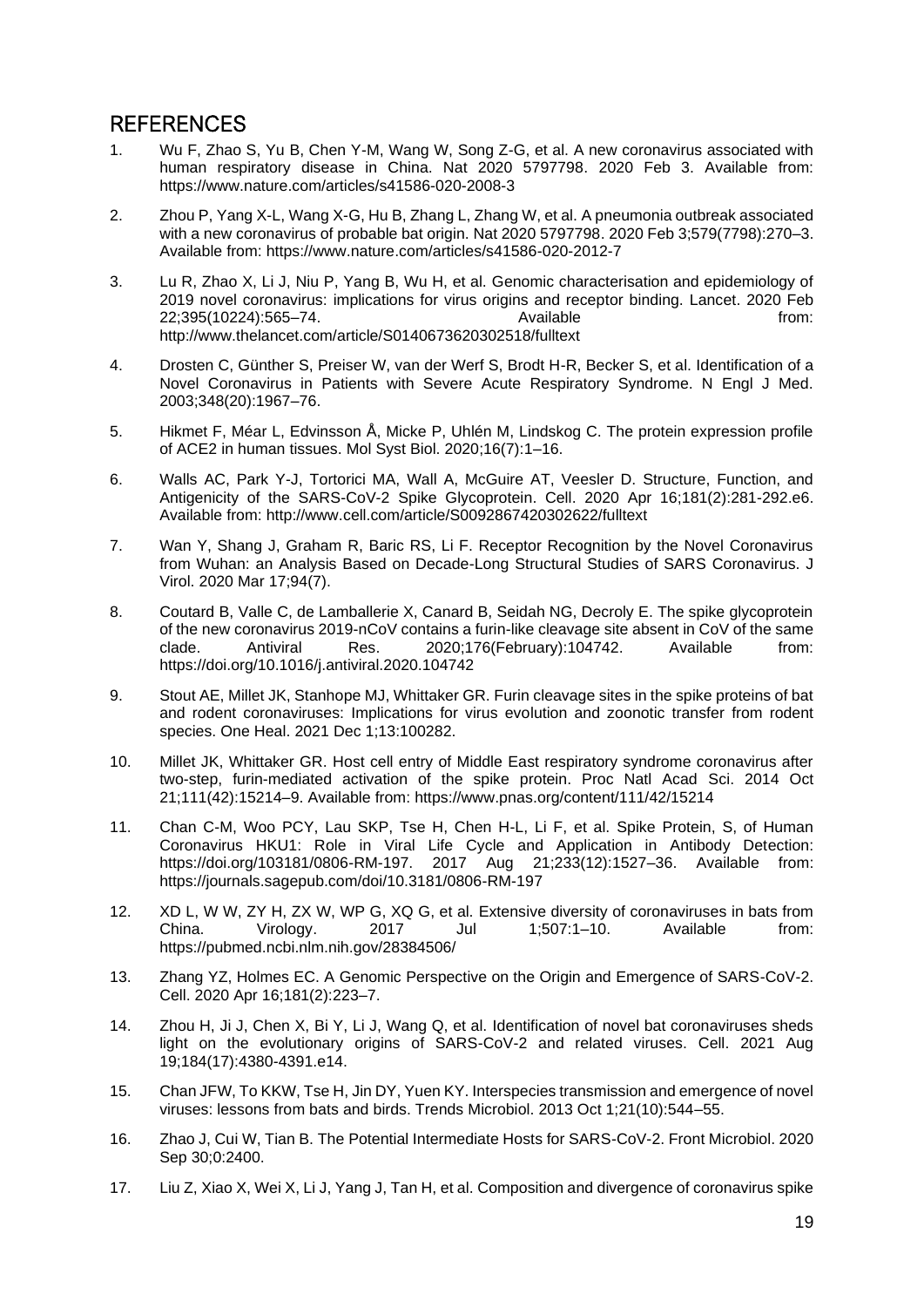proteins and host ACE2 receptors predict potential intermediate hosts of SARS-CoV-2. J Med Virol. 2020 Jun 1;92(6):595–601. Available from: https://onlinelibrary-wileycom.proxy.library.uu.nl/doi/full/10.1002/jmv.25726

- 18. Segreto R, Deigin Y. The genetic structure of SARS-CoV-2 does not rule out a laboratory origin. BioEssays. 2021 Mar 1;43(3):2000240. Available from: https://onlinelibrary.wiley.com/doi/full/10.1002/bies.202000240
- 19. Amendola A, Bianchi S, Gori M, Colzani D, Canuti M, Borghi E, et al. Evidence of SARS-CoV-2 RNA in an Oropharyngeal Swab Specimen, Milan, Italy, Early December 2019. Emerg Infect Dis. 2021 Feb 1;27(2):648. Available from: /pmc/articles/PMC7853584/
- 20. Apolone G, Montomoli E, Manenti A, Boeri M, Sabia F, Hyseni I, et al. Unexpected detection of SARS-CoV-2 antibodies in the prepandemic period in Italy; 2020 Nov 11; Available from: https://journals.sagepub.com/doi/full/10.1177/0300891620974755
- 21. La Rosa G, Mancini P, Bonanno Ferraro G, Veneri C, Iaconelli M, Bonadonna L, et al. SARS-CoV-2 has been circulating in northern Italy since December 2019: Evidence from environmental monitoring. Sci Total Environ. 2021;750(December 2019):141711. Available from: https://doi.org/10.1016/j.scitotenv.2020.141711
- 22. Chavarria-Miró G, Anfruns-Estrada E, Guix S, Paraira M, Galofré B, Sánchez G, et al. Sentinel surveillance of SARS-CoV-2 in wastewater anticipates the occurrence of COVID-19 cases. medRxiv. 2020 Jun 13;2020.06.13.20129627. Available from: https://www.medrxiv.org/content/10.1101/2020.06.13.20129627v1
- 23. Medema G, Heijnen L, Elsinga G, Italiaander R, Brouwer A. Presence of SARS-Coronavirus-2 RNA in Sewage and Correlation with Reported COVID-19 Prevalence in the Early Stage of the Epidemic in The Netherlands. Environ Sci Technol Lett. 2020 Jul 14;7(7):511–6. Available from: https://pubs.acs.org/doi/abs/10.1021/acs.estlett.0c00357
- 24. Carrat F, Figoni J, Henny J, Desenclos J-C, Kab S, de Lamballerie X, et al. Evidence of early circulation of SARS-CoV-2 in France: findings from the population-based "CONSTANCES" cohort. Eur J Epidemiol 2021 362. 2021 Feb 6;36(2):219–22. Available from: https://link.springer.com/article/10.1007/s10654-020-00716-2
- 25. Deslandes A, Berti V, Tandjaoui-Lambotte Y, Alloui C, Carbonnelle E, Zahar JR, et al. SARS-CoV-2 was already spreading in France in late December 2019. Int J Antimicrob Agents. 2020;55(6):106006. Available from: https://doi.org/10.1016/j.ijantimicag.2020.106006
- 26. Basavaraju S V, Patton ME, Grimm K, Rasheed MAU, Lester S, Mills L, et al. Serologic Testing of US Blood Donations to Identify Severe Acute Respiratory Syndrome Coronavirus 2 (SARS-CoV-2)–Reactive Antibodies: December 2019–January 2020. Clin Infect Dis. 2021 Jun 15;72(12):e1004–9. Available from: https://academic.oup.com/cid/article/72/12/e1004/6012472
- 27. Fongaro G, Stoco PH, Souza DSM, Grisard EC, Magri ME, Rogovski P, et al. SARS-CoV-2 in human sewage in Santa Catalina, Brazil, November 2019. medRxiv. 2020 Jun 29;2020.06.26.20140731. Available from: https://www.medrxiv.org/content/10.1101/2020.06.26.20140731v1
- 28. Stringari LL, Souza MN de, Junior NF de M, Goulart JP, Giuberti C, Dietze R, et al. Covert cases of Severe Acute Respiratory Syndrome Coronavirus 2: An obscure but present danger in regions endemic for Dengue and Chikungunya viruses. PLoS One. 2021 Jan 1;16(1):e0244937. Available from: https://journals.plos.org/plosone/article?id=10.1371/journal.pone.0244937
- 29. World Health Organization. WHO-convened Global Study of Origins of SARS-CoV-2 : China Part (14 January-10 February 2021). Jt WHO-China Study Team Rep. 2021;(February):120.
- 30. National Intellicence Council. US intelligence report on the origins of COVID-19. 2019;52(1):1– 5.
- 31. National Intellicence Council. Updated Assessment on COVID-19 Origins.
- 32. Cui J, Li F, Shi Z-L. Origin and evolution of pathogenic coronaviruses. Nat Rev Microbiol 2018 173. 2018 Dec 10;17(3):181–92. Available from: https://www.nature.com/articles/s41579-018-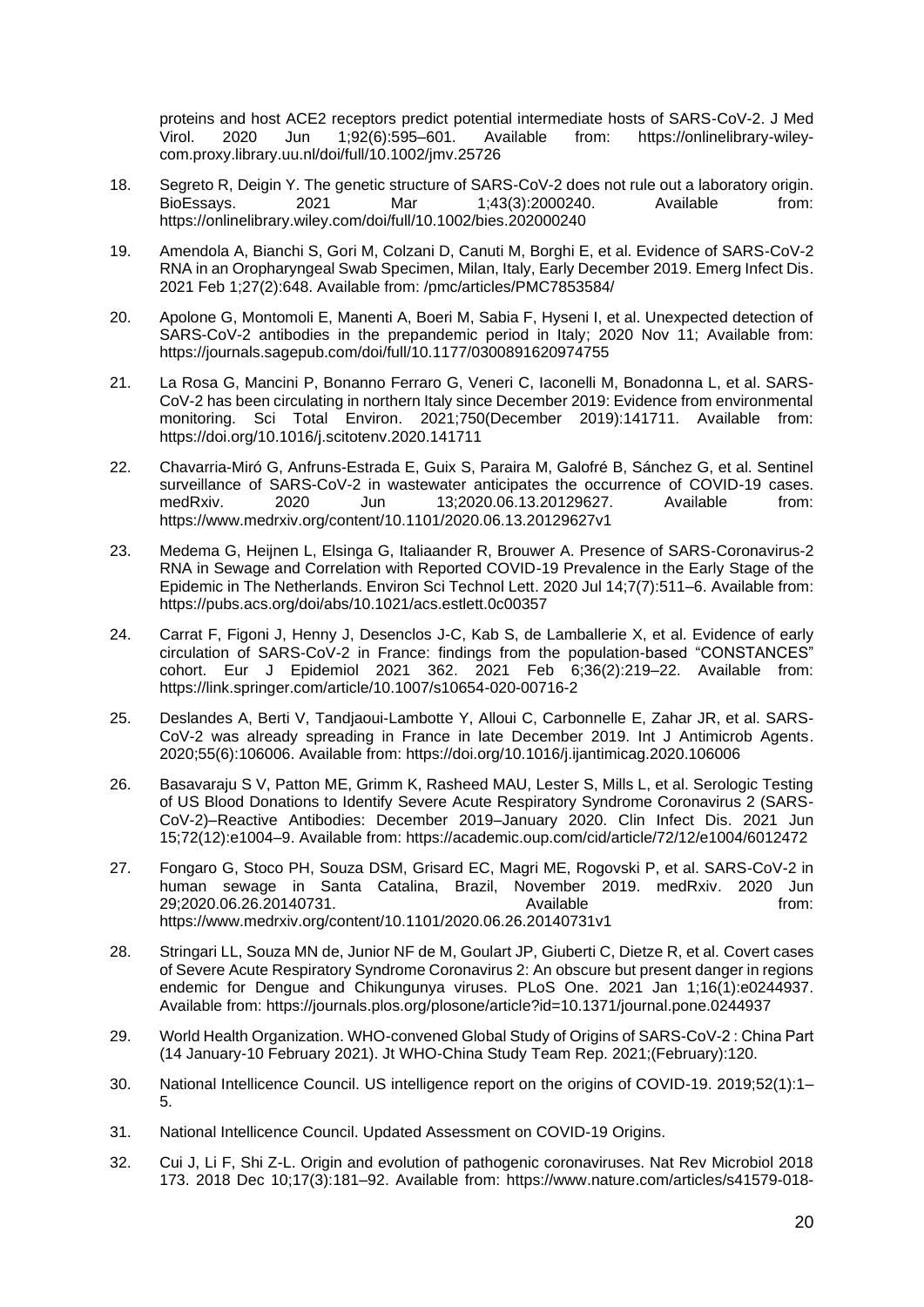0118-9

- 33. Hu B, Ge X, Wang L-F, Shi Z. Bat origin of human coronaviruses. Virol J 2015 121. 2015 Dec 22;12(1):1–10. Available from: https://virologyj.biomedcentral.com/articles/10.1186/s12985-015- 0422-1
- 34. Zaki AM, van Boheemen S, Bestebroer TM, Osterhaus ADME, Fouchier RAM. Isolation of a<br>Novel Coronavirus from a Man with Pneumonia in Saudi Arabia. Novel Coronavirus from a Man with Pneumonia in Saudi http://dx.doi.org/101056/NEJMoa1211721. 2012 Nov 7;367(19):1814–20. Available from: https://www.nejm.org/doi/full/10.1056/NEJMoa1211721
- 35. Guan Y, Zheng BJ, He YQ, Liu XL, Zhuang ZX, Cheung CL, et al. Isolation and characterization of viruses related to the SARS coronavirus from animals in Southern China. Science (80- ). 2003;302(5643):276–8.
- 36. Azhar EI, El-Kafrawy SA, Farraj SA, Hassan AM, Al-Saeed MS, Hashem AM, et al. Evidence for Camel-to-Human Transmission of MERS Coronavirus. http://dx.doi.org/101056/NEJMoa1401505. 2014 Jun 25;370(26):2499–505. Available from: https://www.nejm.org/doi/full/10.1056/nejmoa1401505
- 37. Zhou H, Chen X, Hu T, Li J, Song H, Liu Y, et al. A Novel Bat Coronavirus Closely Related to SARS-CoV-2 Contains Natural Insertions at the S1/S2 Cleavage Site of the Spike Protein. Curr Biol. 2020 Jun 8;30(11):2196-2203.e3.
- 38. Hul V, Delaune D, Karlsson EA, Hassanin A, Tey PO, Baidaliuk A, et al. A novel SARS-CoV-2 related coronavirus in bats from Cambodia. bioRxiv. 2021 Jan 26;2021.01.26.428212. Available from: https://www.biorxiv.org/content/10.1101/2021.01.26.428212v1
- 39. Temmam S, Vongphayloth K, Salazar EB, Munier S, Bonomi M, Régnault B, et al. Coronaviruses with a SARS-CoV-2-like receptor- binding domain allowing ACE2-mediated entry into human cells isolated from bats of Indochinese peninsula. Res Sq. 2021;(September 17th). Available from: https://doi.org/10.21203/rs.3.rs-871965/v1
- 40. Liu P, Chen W, Chen J-P. Viral Metagenomics Revealed Sendai Virus and Coronavirus Infection of Malayan Pangolins (Manis javanica). Viruses 2019, Vol 11, Page 979. 2019 Oct 24;11(11):979. Available from: https://www.mdpi.com/1999-4915/11/11/979/htm
- 41. Zhang T, Wu Q, Zhang Z. Pangolin homology associated with 2019-nCoV. bioRxiv. 2020 Feb 20;2020.02.19.950253. Available from: https://www.biorxiv.org/content/10.1101/2020.02.19.950253v1
- 42. Zhang T, Wu Q, Zhang Z. Probable Pangolin Origin of SARS-CoV-2 Associated with the COVID-19 Outbreak. Curr Biol. 2020 Apr 6;30(7):1346-1351.e2.
- 43. Liu P, Jiang J-Z, Wan X-F, Hua Y, Li L, Zhou J, et al. Are pangolins the intermediate host of the 2019 novel coronavirus (SARS-CoV-2)? PLOS Pathog. 2020 May 1;16(5):e1008421. Available from: https://journals.plos.org/plospathogens/article?id=10.1371/journal.ppat.1008421
- 44. Munnink BBO, Sikkema RS, Nieuwenhuijse DF, Molenaar RJ, Munger E, Molenkamp R, et al. Transmission of SARS-CoV-2 on mink farms between humans and mink and back to humans.<br>Science (80- ). 2021 Jan 8:371(6525):172–7. Available from: Science (80- ). 2021 Jan 8;371(6525):172–7. Available from: https://www.science.org/doi/abs/10.1126/science.abe5901
- 45. Conceicao C, Thakur N, Human S, Kelly JT, Logan L, Bialy D, et al. The SARS-CoV-2 Spike protein has a broad tropism for mammalian ACE2 proteins. PLOS Biol. 2020 Dec 21:18(12):e3001016. Available form: Available https://journals.plos.org/plosbiology/article?id=10.1371/journal.pbio.3001016
- 46. Luan J, Jin X, Lu Y, Zhang L. SARS-CoV-2 spike protein favors ACE2 from Bovidae and Cricetidae. J Med Virol. 2020 Sep 1;92(9):1649–56. Available from: https://onlinelibrary.wiley.com/doi/full/10.1002/jmv.25817
- 47. Shi J, Wen Z, Zhong G, Yang H, Wang C, Huang B, et al. Susceptibility of ferrets, cats, dogs, and other domesticated animals to SARS–coronavirus 2. Science (80- ). 2020 May 29;368(6494):1016–20. Available from: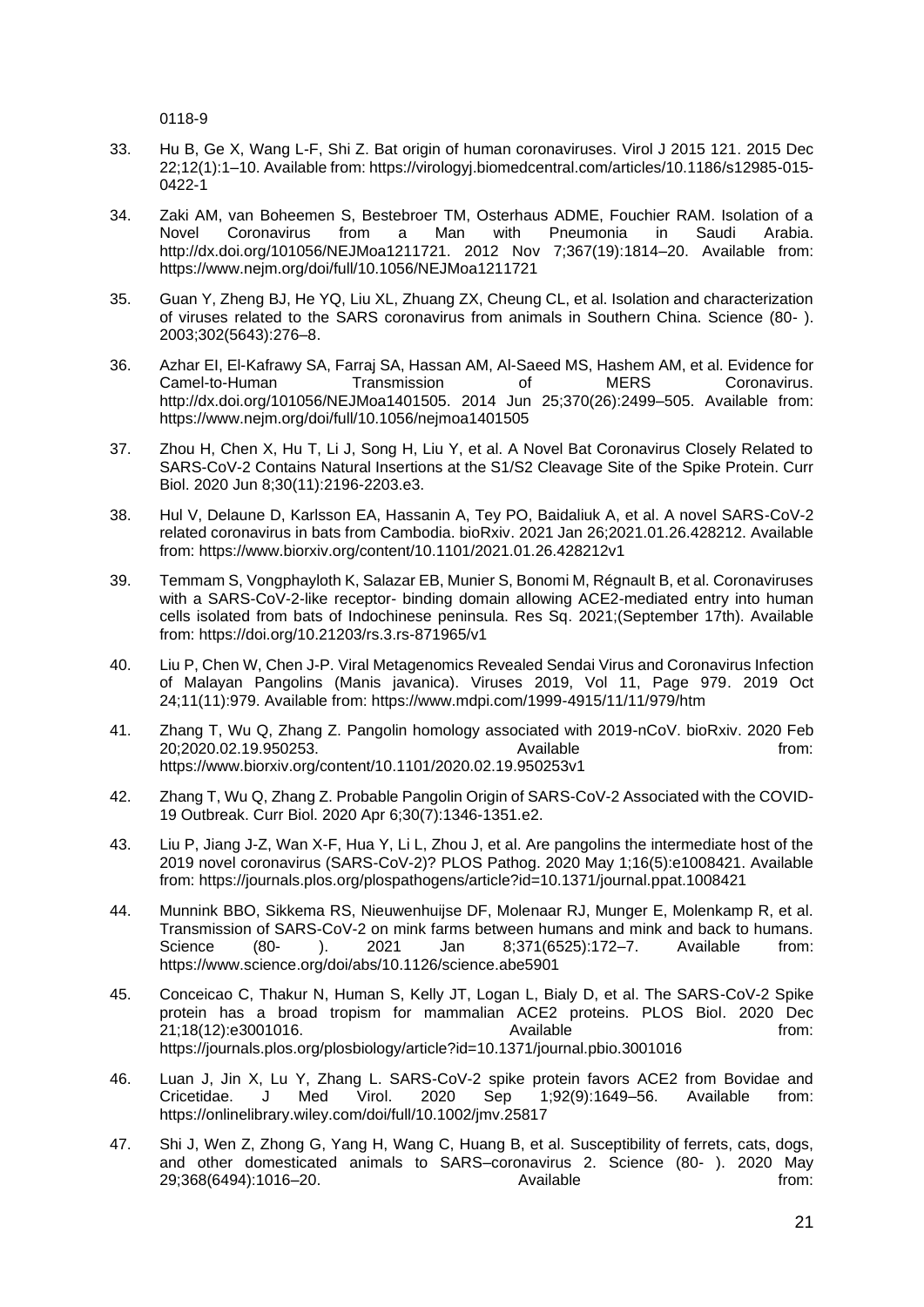https://www.science.org/doi/abs/10.1126/science.abb7015

- 48. Andersen KG, Rambaut A, Lipkin WI, Holmes EC, Garry RF. The proximal origin of SARS-CoV-2. Nat Med 2020 264. 2020 Mar 17;26(4):450–2. Available from: https://www.nature.com/articles/s41591-020-0820-9
- 49. Hon C-C, Lam T-Y, Shi Z-L, Drummond AJ, Yip C-W, Zeng F, et al. Evidence of the Recombinant Origin of a Bat Severe Acute Respiratory Syndrome (SARS)-Like Coronavirus and Its Implications on the Direct Ancestor of SARS Coronavirus. J Virol. 2008 Feb 15;82(4):1819. Available from: /pmc/articles/PMC2258724/
- 50. Boni MF, Lemey P, Jiang X, Lam TT-Y, Perry BW, Castoe TA, et al. Evolutionary origins of the SARS-CoV-2 sarbecovirus lineage responsible for the COVID-19 pandemic. Nat Microbiol 2020 511. 2020 Jul 28;5(11):1408–17. Available from: https://www.nature.com/articles/s41564-020- 0771-4
- 51. Zhu Z, Meng K, Meng G. Genomic recombination events may reveal the evolution of coronavirus and the origin of SARS-CoV-2. Sci Reports 2020 101. 2020 Dec 10;10(1):1–10. Available from: https://www.nature.com/articles/s41598-020-78703-6
- 52. Singh D, Yi S V. On the origin and evolution of SARS-CoV-2. Exp Mol Med 2021 534. 2021 Apr 16;53(4):537–47. Available from: https://www.nature.com/articles/s12276-021-00604-z
- 53. Holmes EC, Goldstein SA, Rasmussen AL, Robertson DL, Crits-Christoph A, Wertheim JO, et al. The origins of SARS-CoV-2: A critical review. Cell. 2021 Sep 16;184(19):4848–56. Available from: http://www.cell.com/article/S0092867421009910/fulltext
- 54. Sirotkin K, Sirotkin D. Might SARS-CoV-2 Have Arisen via Serial Passage through an Animal Host or Cell Culture? BioEssays. 2020 Oct 1;42(10):2000091. Available from: https://onlinelibrary.wiley.com/doi/full/10.1002/bies.202000091
- 55. Rozo M, Gronvall GK. The reemergent 1977 H1N1 strain and the gain-of-function debate. MBio. 2015 Aug 11;6(4).
- 56. Bostickson B. DBs Taken Offline. 2021;2012(February):0–25.
- 57. Hu B, Zeng L-P, Yang X-L, Ge X-Y, Zhang W, Li B, et al. Discovery of a rich gene pool of bat SARS-related coronaviruses provides new insights into the origin of SARS coronavirus. PLOS<br>Pathog. 2017 Mov 1:13(11):e1006698. Available from:  $1:13(11):e1006698.$ https://journals.plos.org/plospathogens/article?id=10.1371/journal.ppat.1006698
- 58. Menachery VD, Yount BL, Debbink K, Agnihothram S, Gralinski LE, Plante JA, et al. A SARSlike cluster of circulating bat coronaviruses shows potential for human emergence. Nat Med 2015 2112. 2015 Nov 9;21(12):1508–13. Available from: https://www.nature.com/articles/nm.3985
- 59. Becker MM, Graham RL, Donaldson EF, Rockx B, Sims AC, Sheahan T, et al. Synthetic recombinant bat SARS-like coronavirus is infectious in cultured cells and in mice. Proc Natl Acad Sci. 2008 Dec 16;105(50):19944–9. Available from: https://www.pnas.org/content/105/50/19944
- 60. Tscherne DM, García-Sastre A. Virulence determinants of pandemic influenza viruses. J Clin Invest. 2011 Jan 4;121(1):6–13. Available from: http://www.jci.org
- 61. Segreto R, Deigin Y, McCairn K, Sousa A, Sirotkin D, Sirotkin K, et al. Should we discount the laboratory origin of COVID-19? Environ Chem Lett 2021 194. 2021 Mar 25;19(4):2743–57. Available from: https://link.springer.com/article/10.1007/s10311-021-01211-0
- 62. Helden J van, Butler CD, Achaz G, Canard B, Casane D, Claverie J-M, et al. An appeal for an objective, open, and transparent scientific debate about the origin of SARS-CoV-2. Lancet. 2021 Oct 16;398(10309):1402–4. Available **here** from: http://www.thelancet.com/article/S0140673621020195/fulltext
- 63. Huang C, Wang Y, Li X, Ren L, Zhao J, Hu Y, et al. Clinical features of patients infected with 2019 novel coronavirus in Wuhan, China. Lancet. 2020;395(10223):497–506.
- 64. Cassedy A, Parle-McDermott A, O'Kennedy R. Virus Detection: A Review of the Current and Emerging Molecular and Immunological Methods. Front Mol Biosci. 2021;8(April):1–21.